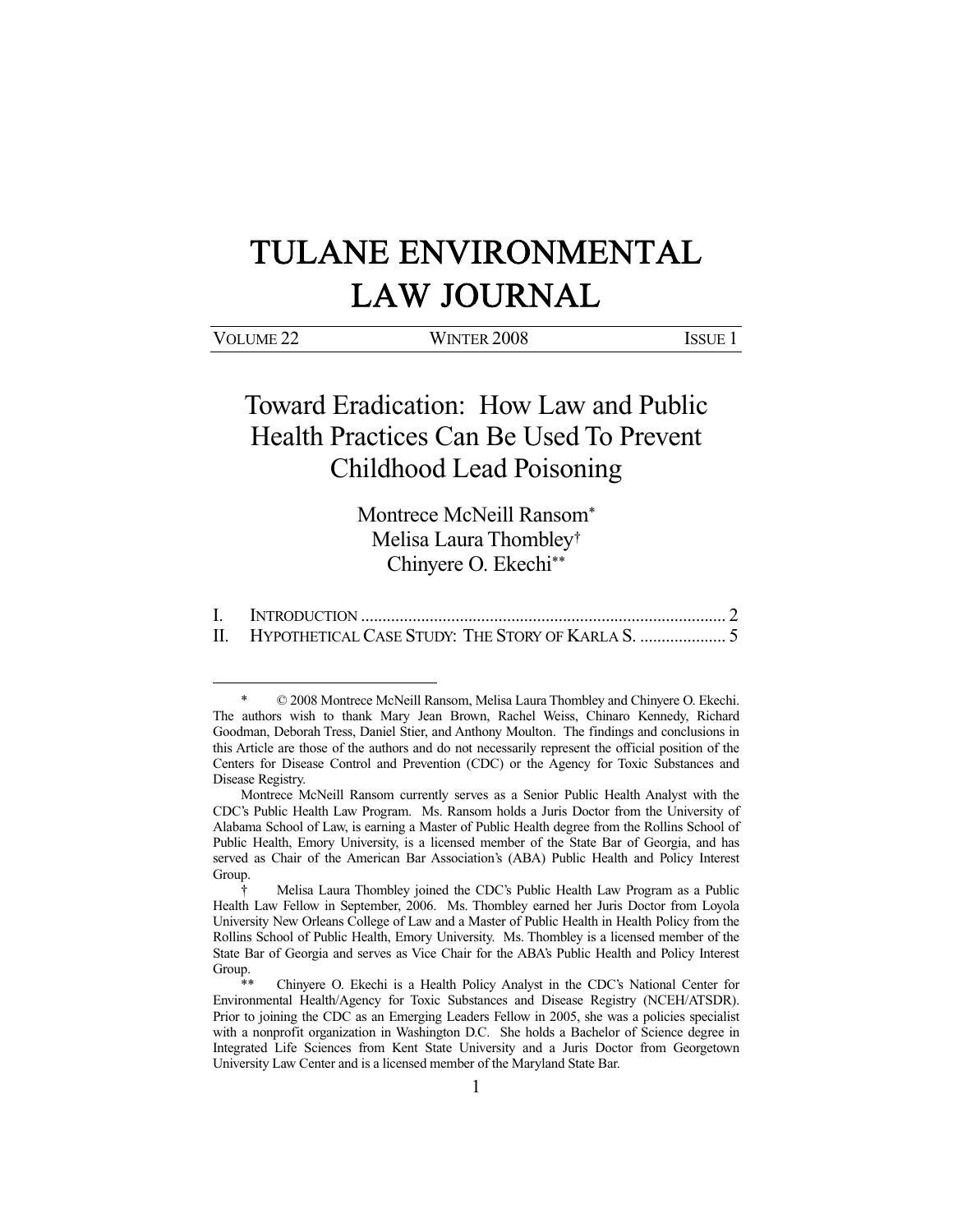|     |               | BACKGROUND: THE HEALTH EFFECTS AND SOCIAL                |    |  |
|-----|---------------|----------------------------------------------------------|----|--|
|     |               |                                                          |    |  |
| IV. |               |                                                          |    |  |
|     | A.            |                                                          |    |  |
|     | $B_{\cdot}$   |                                                          |    |  |
|     |               |                                                          |    |  |
|     |               | $2^{\circ}$                                              |    |  |
|     |               | 3.                                                       |    |  |
|     |               | $\mathbf{4}_{\cdot}$                                     |    |  |
|     |               | 5.                                                       |    |  |
| V   |               |                                                          |    |  |
|     | $\mathcal{A}$ |                                                          |    |  |
|     | В.            |                                                          |    |  |
| VI  |               |                                                          |    |  |
|     | A.            |                                                          |    |  |
|     | $B_{\cdot}$   | <b>Facilitating Compliance with Lead Poisoning Laws:</b> |    |  |
|     |               |                                                          | 28 |  |
|     |               |                                                          | 29 |  |
|     |               |                                                          |    |  |

#### I. INTRODUCTION

-

 Lead is one of society's oldest known and most thoroughly studied environmental hazards.<sup>1</sup> Because of high lead content and other safety hazards, about twenty-five million toys were recalled in 2007 alone.<sup>2</sup> This historic string of recalls has reignited the public's interest in how the government protects American consumers from hazardous imported items. The recalls have also sparked a renewed focus on the continuing public health hazard posed by children's exposure to lead.

 The 2007 recalls are just one aspect of the latest efforts by the U.S. government to prevent childhood exposure to lead. Newly proposed product safety legislation would increase the Consumer Product Safety Commission's power to inspect and recall products and mandate

<sup>1.</sup> Jack Lewis, Lead Poisoning: A Historical Perspective, EPA J. (1985), http://www.epa.gov/history/topics/perspect/lead.htm.

 <sup>2.</sup> The Early Show: Consumer Product Safety Commission Working To Prevent Recalled Items from Hitting Store Shelves (CBS television broadcast Mar. 5, 2008). Many of these recalls have involved lead-tainted toys manufactured in, and imported from, China. Christopher Cooper & Nicholas Casey, Democrats Zero in on Chinese Toys, WALL ST. J., Dec. 21, 2007, at B2.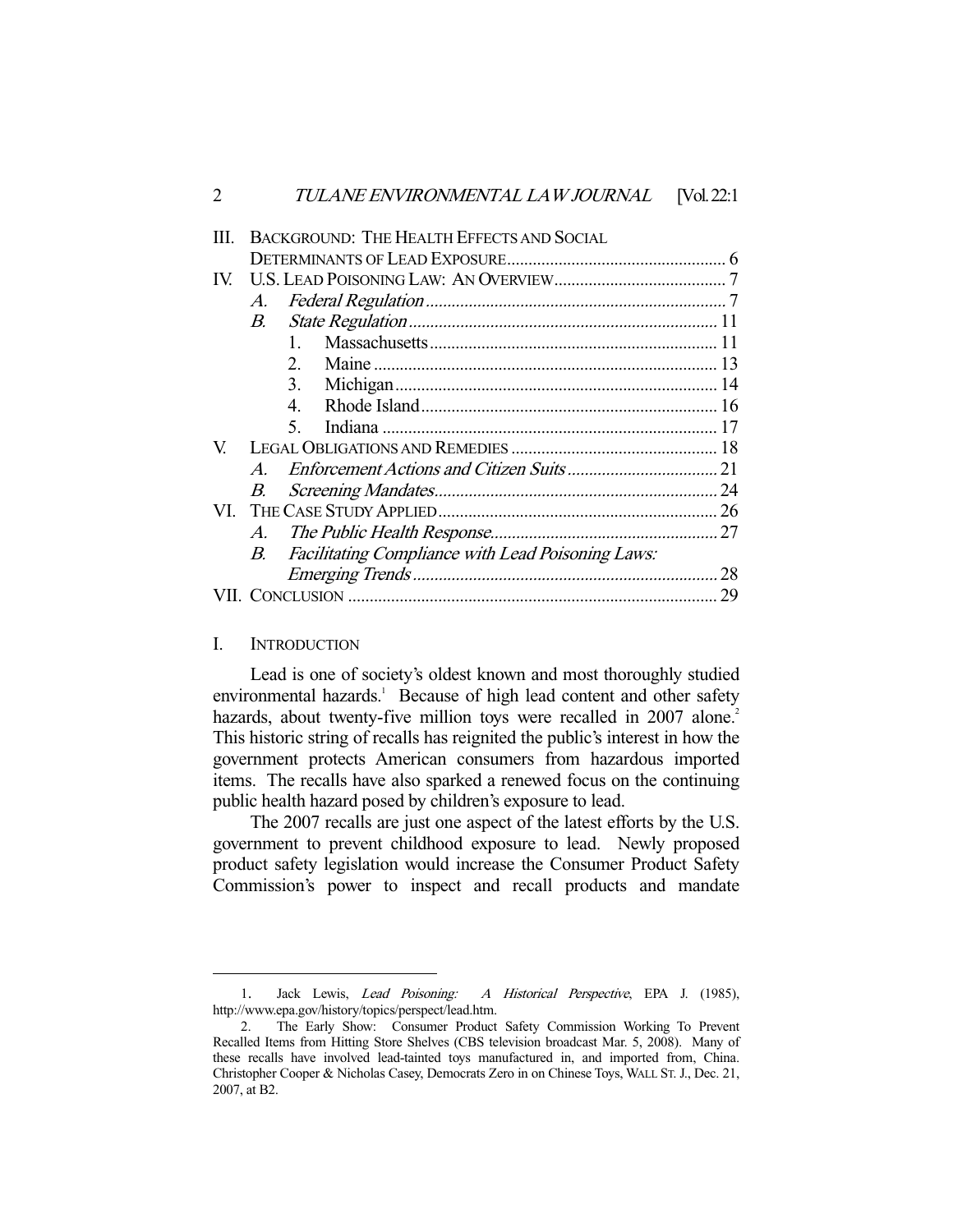additional testing for children's products.<sup>3</sup> State governments have also begun to legislate in this area, looking to bolster the efforts of the federal government.4 At least one state has considered drafting legislation to punish businesses caught selling recalled products and tightens recall standards for manufacturers, distributors, and retailers.<sup>5</sup> Some states have been even more proactive, filing suit against companies in the United States and China who manufacture and sell toys with "unlawful quantities of lead."6

 While these actions address one source of contamination, the primary source of harmful environmental lead exposure in the United States is not from the ingestion of paint from toys or other imported products. Children are exposed to lead principally through hand-tomouth contact with lead-contaminated dust, $\theta$  but lead may also be inhaled.<sup>8</sup> Unsurprisingly, then, the major source of exposure among children continues to be lead-contaminated household dust in deteriorating buildings.<sup>9</sup> These hazardous buildings were constructed prior to 1978, the year lead-based paint was prohibited for use in residential housing, and a substantial number have yet to be cleared of lead hazards.<sup>10</sup> Consequently, an estimated twenty-four million housing units nationwide, in which approximately four million children reside, still contain deteriorated lead paint and lead-contaminated dust particles.<sup>11</sup>

 <sup>3.</sup> News Release, Energy and Commerce Leaders Announce Comprehensive Consumer Protection Reform Bill (Nov. 1, 2007), available at http://energycommerce.house.gov/Press\_110/ 110nr119.shtml.

 <sup>4.</sup> BETHANY FLEISHMAN ET AL., STATE LEGISLATION ADDRESSING PREVENTION OF CHILDHOOD LEAD POISONING: A POLICY REPORT FOR THE GREATER MANCHESTER (NH) PARTNERS AGAINST LEAD POISONING 27 (Nov. 2004), available at http://www.dartmouth.edu/~toxmetal/ Legislative%20Report-GMPALP.pdf.

 <sup>5.</sup> Press Release, Gov. Spitzer Announces New Statewide Recall of Unsafe Toys (Dec. 10, 2007), available at http://www.ny.gov/governor/press/1210072.html.

 <sup>6.</sup> Associated Press, California Attorney General Sues Mattel, Others over Toys Containing Lead, USA TODAY, Nov. 19, 2007, http://www.usatoday.com/money/industries/ retail/2007-11-19-toy-lawsuit-lead\_N.htm.

 <sup>7.</sup> LEAD-BASED PAINT HAZARD REDUCTION & FIN. TASK FORCE, U.S. DEP'T OF HOUS. & URBAN DEV., PUTTING THE PIECES TOGETHER: CONTROLLING LEAD HAZARDS IN THE NATION'S HOUSING 34 (1995) (Report No. HUD-1547-LBP), http://www.hud.gov/offices/lead/library/hhi/ fedleadstrategy2000.pdf.

 <sup>8.</sup> Janet J. McCabe, Improving Kids' Environment, Inc., Lead-Based Paint: The Law in Indiana (July 2006), http://www.ikecoalition.org/lead/.

 <sup>9.</sup> Nat'l Ctr. for Envtl. Health, Centers for Disease Control and Prevention, General Lead Information: Questions and Answers, http://www.cdc.gov/nceh/lead/faq/about.htm (last visited Mar. 11, 2008).

 <sup>10. 16</sup> C.F.R. § 1303 (2007). The Consumer Product Safety Commission banned the use of paint containing more than 0.06% lead in residential homes.

<sup>11.</sup> See Nat'l Ctr. for Envtl. Health, *supra* note 9.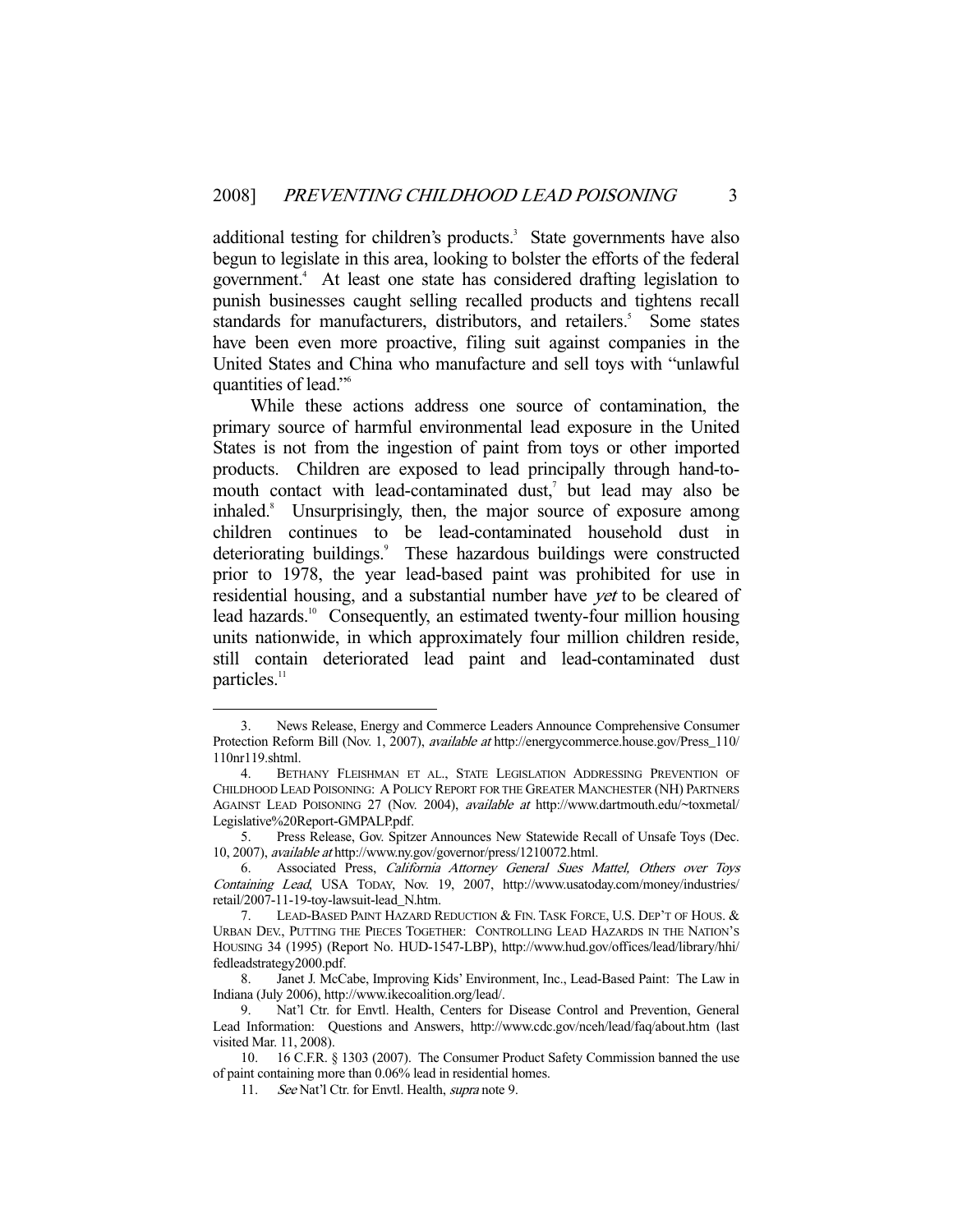Before federal legislation restricted its use in certain products, lead was present in residential paint, gasoline, water pipes, and other products.<sup>12</sup> Today, in addition to imported toys, childhood lead poisoning is known or suspected to be associated with exposure to leadcontaminated drinking water,<sup>13</sup> folk remedies (including litargirio), $14$ imported tamarind candies, $15$  and certain imported spices.<sup>16</sup> In addition, certain industrial workers, particularly those working in the automobile and building industries, may potentially expose family members by inadvertently carrying lead into their homes on their clothes, skin, hair, tools, and vehicle upholstery.<sup>17</sup>

 Despite a steady and dramatic decline in the prevalence of elevated blood-lead-level cases—due in significant part to law-based interventions—there are still an estimated 240,000 children aged one to five years with dangerously elevated blood-lead levels in the United States today.<sup>18</sup> One significant reason for this is that developing nervous systems and rapid metabolism of children aged six years and under make them particularly vulnerable to lead absorption.<sup>19</sup> In response to the high number of elevated blood-lead levels among children in the United States, the Centers for Disease Control and Prevention (CDC) funds research and education programs at the federal level and provides funding to state and local health departments for childhood lead

<sup>12.</sup> AGENCY FOR TOXIC SUBSTANCES & DISEASE REGISTRY, U.S. DEP'T OF HEALTH & HUMAN SERVS., TOXICOLOGICAL PROFILE FOR LEAD 19 (Aug. 2007), *available at* http://www.atsdr. cdc.gov/toxprofiles/tp13.pdf.

 <sup>13.</sup> EPA, Mid-Atlantic Region: Lead in Washington D.C. Drinking Water, http://www. epa.gov/dclead/faq.htm (last visited Mar. 11, 2008).

 <sup>14.</sup> CDC, Childhood Lead Poisoning Associated with Tamarind Candy and Folk Remedies-California, 1999-2000, 51 MORBIDITY & MORTALITY WKLY. REP. 685 (2002), available at http://www.cdc.gov/mmwr/preview/mmwrhtml/mm5131a3.htm.

 <sup>15.</sup> Id.

 <sup>16.</sup> Alan D. Woolf & Nicholas T. Woolf, Childhood Lead Poisoning in 2 Families Associated with Spices Used in Food Preparation, 116 PEDIATRICS 314, 318 (2005), available at http://pediatrics.aappublications.org/cgi/content/full/116/2/e314.

 <sup>17.</sup> Nat'l Inst. for Occupational Safety & Health, CDC, NIOSH Safety and Health Topic: Lead, http://www.cdc.gov/niosh/topics/lead (last visited Mar. 11, 2008).

 <sup>18.</sup> EPA, Measure B1: Lead in the Blood of Children, http://www.epa.gov/envirohealth/ children/body\_burdens/b1-graph.htm (last visited Apr. 1, 2008).

<sup>19.</sup> See Nat'l Ctr. for Envtl. Health, supra note 9. The CDC defines elevated blood-lead level (EBL) as the level at which public health actions should be initiated, and recommends that children aged one to five maintain blood-lead levels at less than 10 micrograms per deciliter of blood (ten µg/dL), an amount considered "lead poisoning." Id. The CDC recognizes that adverse effects can occur at blood-lead levels less than ten µg/dL, but has chosen not to lower the recommended level at this time. See CDC, Why Not Change the Blood Lead Level of Concern at This Time?, http://www.cdc.gov/nceh/lead/faq/changeBLL.htm (last visited Mar. 11, 2008).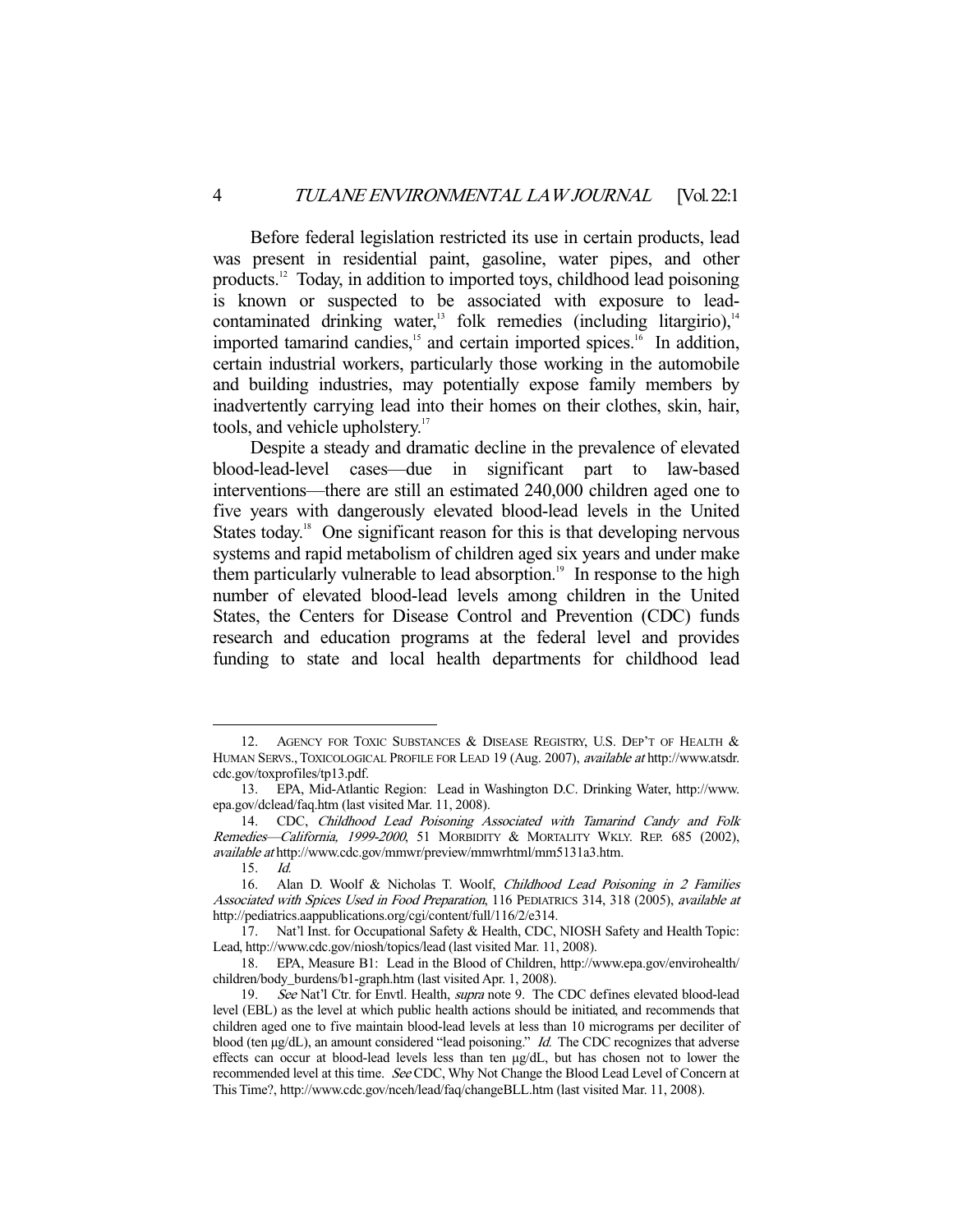poisoning prevention programs to further its "Healthy People 2010" goal of eliminating child lead poisoning.<sup>20</sup>

 This Article examines how lead poisoning has traditionally been addressed from a legal perspective. In order to aid the reader in a more complete understanding of the role of law in addressing the issue of lead exposure, Part II of this Article will introduce a hypothetical case study. The case study will give the reader a concrete example of the public health and social issues associated with lead exposure, possible lead poisoning, the effect of childhood lead poisoning on families, and the important role that law plays in preventing, detecting, and remediating lead hazards in the home environment. Part III frames the public health issue and briefly examines the health and social costs related to lead exposure. Part IV provides a description of federal and state lead poisoning prevention laws and regulations, highlighting legislation and other lead poisoning prevention efforts in five selected states: Massachusetts, Maine, Michigan, Rhode Island, and Indiana. Part V offers a review of relevant lead poisoning-related case law and a discussion of potential legal remedies for families affected by lead poisoning. The Article concludes by revisiting the hypothetical case study to examine the potential public health response to a child with an elevated blood-lead level and to discuss emerging trends in law intended to facilitate compliance with lead poisoning prevention laws.

#### II. HYPOTHETICAL CASE STUDY: THE STORY OF KARLA S.

 Karla S., aged four, is being seen by a primary care physician at the local public health department's clinic as part of a preschool physical that is required in order for her to attend daycare. Karla lives with her mother and siblings. They are an African-American family, living in substandard rental housing in a densely populated urban neighborhood. Karla is Medicaid-eligible, but because her family does not have a primary-care physician, she is seen at the local public health department's clinic for certain primary care needs. During the visit with the physician, Karla's mother tells the physician that her daughter sometimes complains of stomach aches and constipation. Over-the-counter medicines seem to work for these problems, and other than what she considers normal hyperactivity, Karla's mother tells the physician that she is confident her daughter is healthy.

 The physician notes that Karla is very active and her attention span is noticeably short. Karla's vision and hearing are normal, and despite a

<sup>20.</sup> See Nat'l Ctr. for Envtl. Health, supra note 9.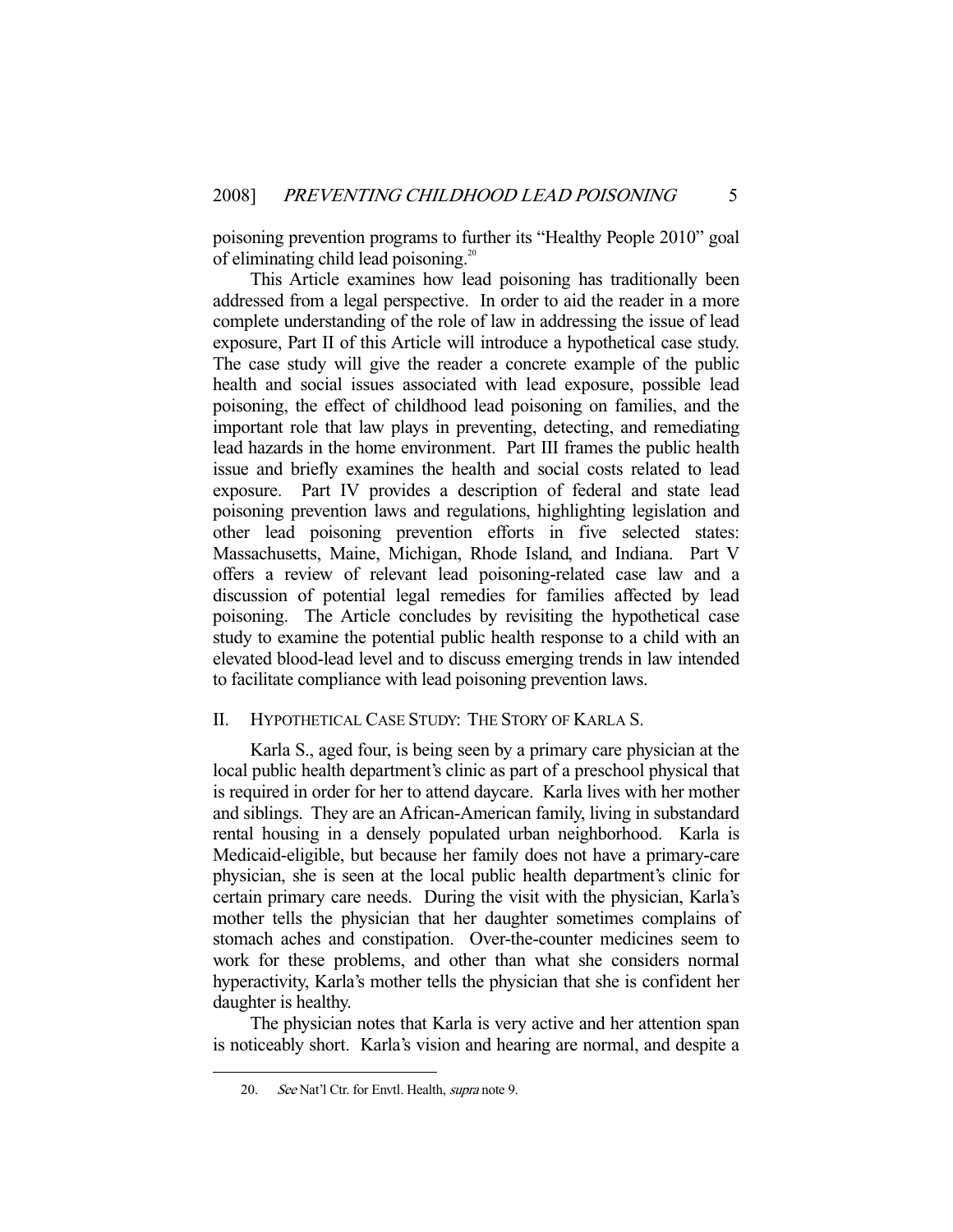lack of continuous healthcare coverage, her immunizations are up to date. The physician further notes that while Karla seems to have reached some of the most important developmental milestones for a child her age, she appears to have slightly delayed language and social skills. Considering the totality of Karla's circumstances, the physician is concerned about possible lead poisoning. Because the physician has no indication that Karla was previously screened for lead exposure, the physician has her tested. Karla has a blood-lead level of twenty-three micrograms per deciliter ( $\mu$ g/dL)—well above the CDC-recommended blood level of ten µg/dL or less. When informed of Karla's condition, her mother asks the physician what might be done to improve her health, as well as that of her other children.

#### III. BACKGROUND: THE HEALTH EFFECTS AND SOCIAL DETERMINANTS OF LEAD EXPOSURE

 Children experience more harmful effects of lead poisoning at lower blood-lead levels than adults because of inherent differences in absorption, body mass, and growth rates.<sup>21</sup> The devastating effects of lead exposure may include serious damage to the central nervous system and red blood cells.<sup>22</sup> Extremely elevated blood-lead levels could result in convulsions, coma, organ failure, and ultimately death.<sup>23</sup> Neurological consequences of lead poisoning with respect to children include encephalopathy, decrease in intelligence quotient (IQ), attention deficit hyperactivity disorder, hearing impairment, deficits in peripheral nerve function, and even violent tendencies.<sup>24</sup> Studies indicate that neurological defects in lead-exposed children may persist into adulthood.<sup>25</sup> In addition, lead toxicity is shown to have deleterious renal effects, including chronic nephropathy, renal disease, and saturnine gout.<sup>26</sup> Acute, high-level lead exposure is associated with certain types of anemia and deficits in vitamin-D levels, both of which have a negative impact on children's cell growth and bone development.<sup>27</sup> Moreover, prenatal lead exposure has been associated with congenital defects,

 <sup>21.</sup> ATSDR, HHS, Case Studies in Environmental Medicine, http://www.atsdr.cdc.gov/ csem/lead/pbphysiologic\_effects2.html (last visited Mar. 11, 2008).

 <sup>22.</sup> Id.

 <sup>23.</sup> Id.

 <sup>24.</sup> Id.

 <sup>25.</sup> Id.

<sup>26.</sup> *Id.*<br>27. *Id.* 27. Id.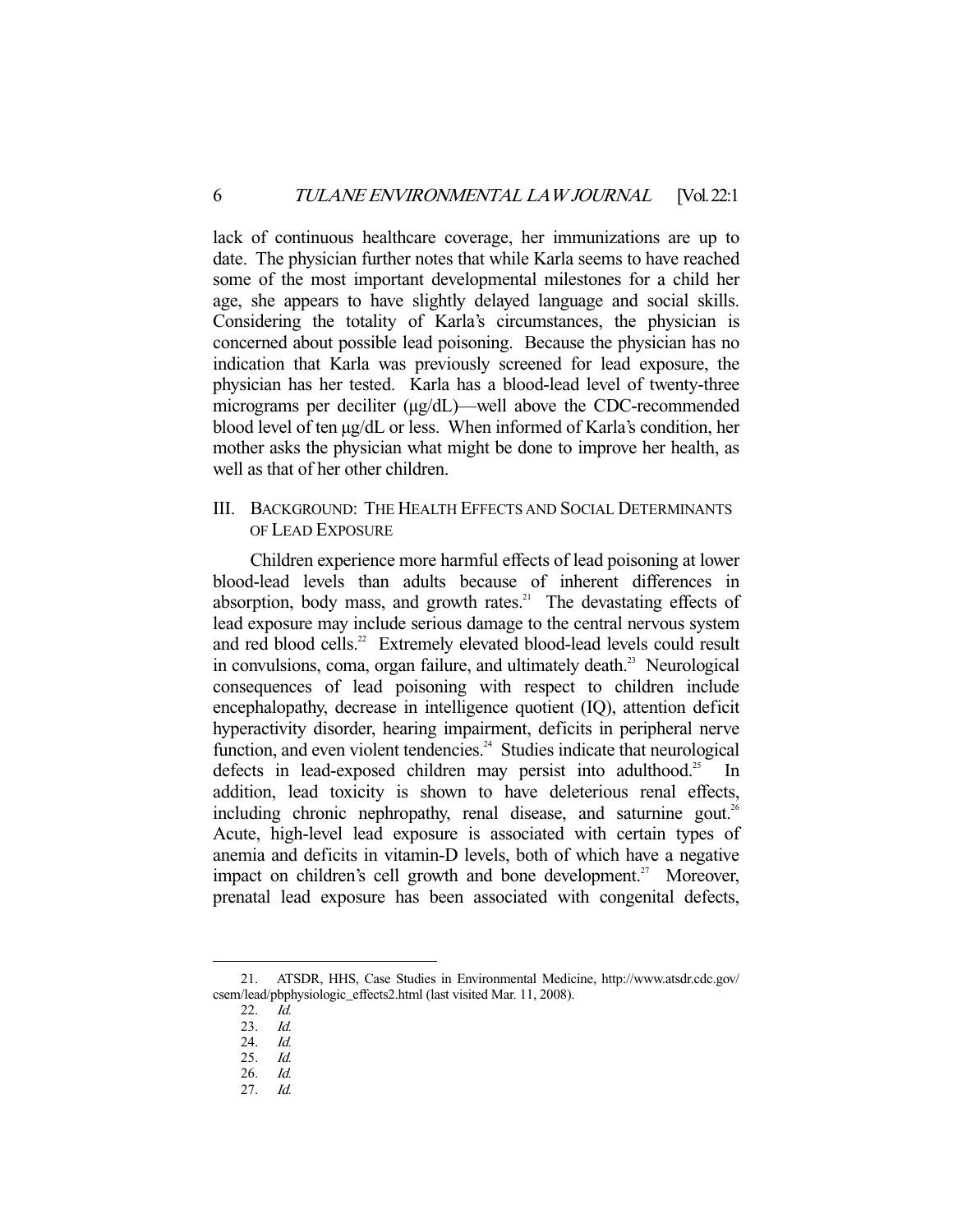premature births, low birth weights, and early childhood growth and neurological impediments.<sup>28</sup>

 Despite the recent, dramatic decline in the prevalence of elevated blood-lead level cases among children, the burden of environmental lead exposure is disproportionately borne by children similarly situated to Karla S.—racial and ethnic minority children who are members of impoverished households and who live in older, substandard housing.<sup>29</sup> Nationally, children in low-income households are eight times more likely to have elevated blood-lead levels than children in higher income households, and black children are four times as likely as white children to be diagnosed with lead poisoning.<sup>30</sup> Impoverished, minority families are more likely than their higher-income, nonminority counterparts to suffer from a variety of health disparities, possibly reflecting a lack of continuous healthcare insurance coverage, insufficient access to appropriate healthcare providers, lower parental education regarding children's health, substandard housing, and poor nutrition.<sup>31</sup> Health disparities contribute to higher levels of morbidity, lower life expectancy, decreased quality of life, loss of economic opportunities, and perceptions of injustice. $32$ 

#### IV. U.S. LEAD POISONING LAW: AN OVERVIEW

#### A. Federal Regulation

-

 As early as 1971, the U.S. government began to recognize the serious health threat posed by the presence of lead in the environment and began to enact laws to mitigate lead hazards.<sup>33</sup> Federal agencies,

<sup>28.</sup> Id. A recent study indicates that early childhood exposure to lead may also be associated with higher rates of arrests in early adulthood. See John Paul Wright et al., Association of Pre-Natal and Childhood Lead Concentrations with Criminal Arrest in Early Adulthood, 5 PUB. LIBR. OF SCI. MED. 5 (2008), available at http://medicine.plosjournals.org/ perlserv/?request=get-document&doi=10.1371/journal.pmed.0050101&ct=1.

 <sup>29.</sup> Kara Daghlian, Lead Based Paint: The Crisis Still Facing Our Nation's Poor and Minority Children, 9 DICK. J. ENVTL. L. & POL'Y 535, 536 (2001); Mary Jean Brown, Costs and Benefits of Enforcing Housing Policies To Prevent Childhood Lead Poisoning, 22 MED. DECISION MAKING 482, 484 (2002); see T. Howard Stone, Heather H. Horton, Robert M. Pestronk & Montrece M. Ransom, Consideration for Special Populations, in LAW IN PUBLIC HEALTH 301-06 (Richard A. Goodman et al. eds., 2d ed. 2007).

 <sup>30.</sup> Daghlian, supra note 29; see also Blood Lead Levels—United States, 1999-2002, 54 MORBIDITY & MORTALITY WKLY. REP. 513 (2005).

<sup>31.</sup> Anne Case & Christina Paxson, Parental Behavior and Child Health, 21 HEALTH AFFAIRS 164, 165 (2002), available at http://content.healthaffairs.org/cgi/reprint/21/2/164.pdf.

 <sup>32.</sup> CDC, Health Disparities Experienced by Racial/Ethnic Minority Populations, 53 MORBIDITY & MORTALITY WKLY. REP. 755 (2004), available at http://www.cdc.gov/mmwr/PDF/ wk/mm5333.pdf.

 <sup>33.</sup> See 42 U.S.C. § 4822 (2000); 70 ALR Fed. 358 (1997).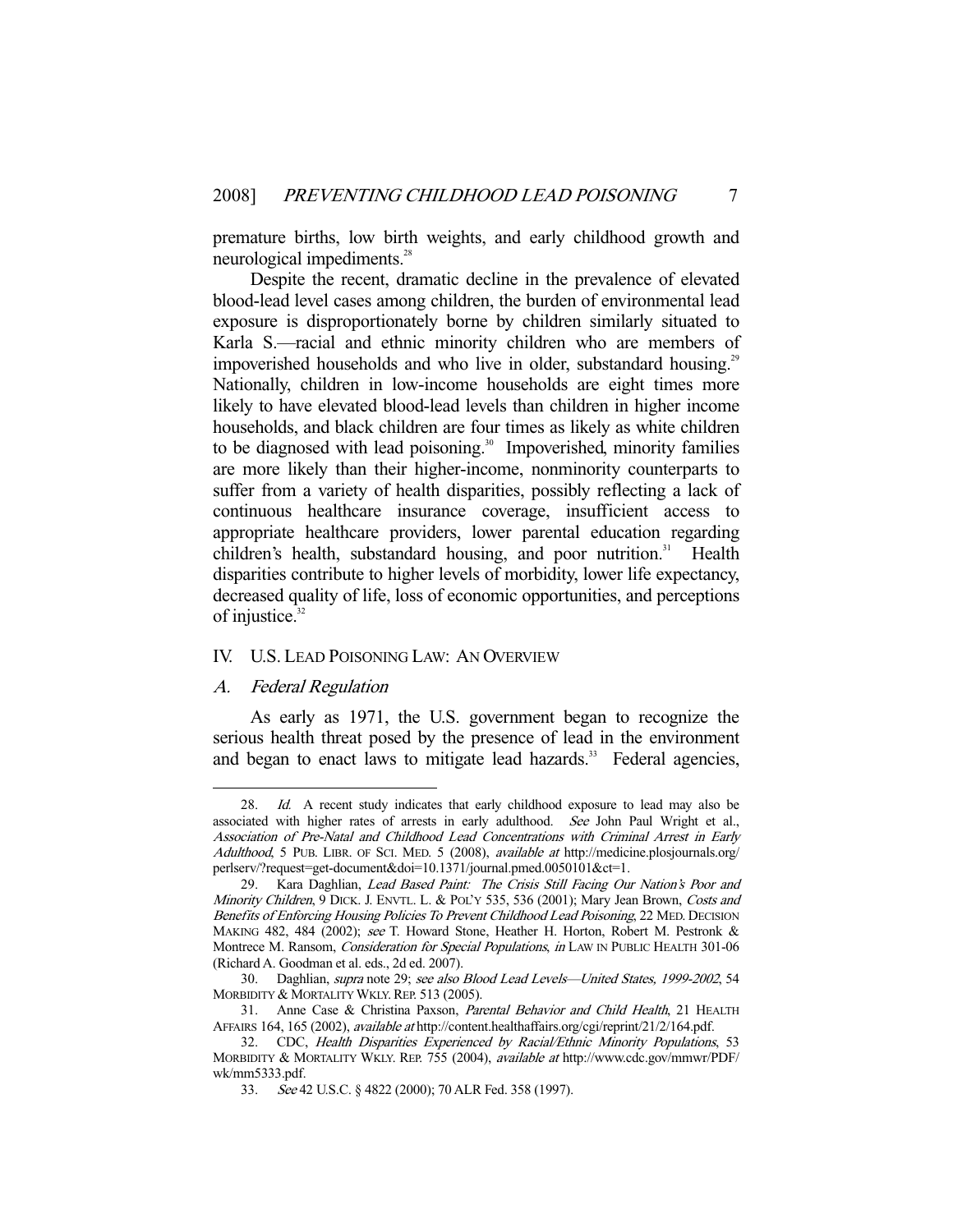including the Consumer Product Safety Commission (CPSC), the Environmental Protection Agency (EPA), the Department of Housing and Urban Development (HUD), and the Department of Health and Human Services (HHS) are authorized by Congress to undertake certain childhood lead poisoning prevention activities. For example, the Lead-Based Paint Poisoning Prevention Act of 1971 included a call for research into the extent of lead-related hazards and for the development of local lead poisoning prevention programs.<sup>34</sup> In 1988, Congress amended the Safe Drinking Water Act to include the Lead Contamination Control Act, which established programs intended to reduce lead contamination in drinking water.<sup>35</sup>

 The Residential Lead-Based Paint Hazard Reduction Act of 1992 (also known as Title X of the Housing and Community Development Act of 1992) establishes grants for reducing lead hazards in target housing,<sup>36</sup> contains provisions protecting occupational workers from lead exposure,<sup>37</sup> and addresses lead paint mitigation for federally funded housing.<sup>38</sup> One of Title X's most important provisions is a requirement that known lead hazards be disclosed to prospective home buyers or tenants at the time of the sale or lease of a home that was built before 1978.39 Under Title X, the EPA and HUD are jointly required to promulgate regulations addressing disclosure of lead paint in residential housing built prior to 1978.<sup>40</sup> The regulations promulgated by the EPA and HUD require those selling and leasing property to provide purchasers and lessees with: EPA-approved lead hazard information pamphlets, $4$ <sup>1</sup> available reports and records detailing any lead hazards, $4$ <sup>2</sup> disclosures of any known lead hazards,<sup>43</sup> the opportunity to conduct a risk assessment or inspection for the presence of lead paint,<sup>44</sup> and a Lead Warning Statement.<sup>45</sup>

 <sup>34. 42</sup> U.S.C. § 4822; 70 ALR Fed. 358.

 <sup>35.</sup> See Safe Water Drinking Act, 42 U.S.C. § 300(j)(21)-(26) (2000).

 <sup>36.</sup> Id. § 4852.

 <sup>37.</sup> Id. § 4853.

 <sup>38.</sup> Id. § 4855.

 <sup>39.</sup> Id. § 4852.

 <sup>40.</sup> Id.

 <sup>41. 24</sup> C.F.R. § 35.88 (2007); 40 C.F.R. § 745.107 (2007).

 <sup>42. 24</sup> C.F.R. § 35.88.

 <sup>43.</sup> Id.

 <sup>44.</sup> Id. § 35.90; 40 C.F.R. § 745.110.

 <sup>45. 24</sup> C.F.R. § 35.92; 40 C.F.R. § 745.113. The Lead Warning Statement must contain the following language:

Every purchaser of any interest in residential real property on which a residential dwelling was built prior to 1978 is notified that such property may present exposure to lead from lead-based paint that may place young children at risk of developing lead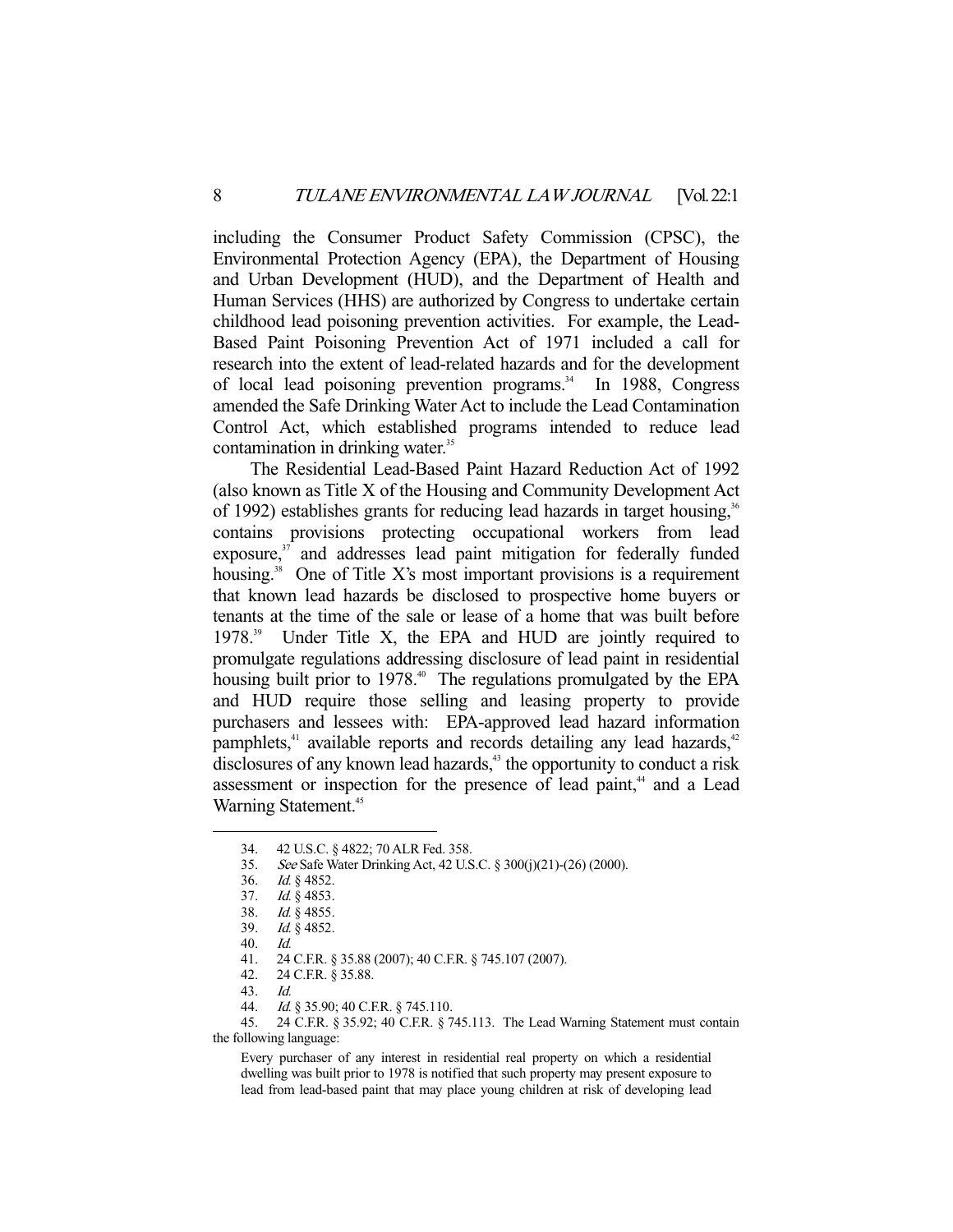The Lead-Based Paint Exposure Reduction Act of 1992 (also known as Title IV of the Toxic Substances Control Act) addresses lead poisoning prevention for residential properties, as well as training and certification related to lead risk assessment, abatement, inspection, and accreditation of training programs.<sup>46</sup> Title IV charged the EPA with the following:

In order to reduce the risk of exposure to lead in connection with renovation and remodeling of target housing, public buildings constructed before 1978, and commercial buildings, the Administrator shall, within 18 months after October 28, 1992 [the enactment of this section], promulgate guidelines for the conduct of such renovation and remodeling activities which may create a risk of exposure to dangerous levels of lead.<sup>4</sup>

The EPA proposed Title IV rules on January 10, 2006, aimed at regulating renovation and remodeling work performed on residential properties built prior to 1978, but excluding public and commercial buildings.<sup>48</sup> If contractors alter more than the de minimus two square feet of paint in a residential structure, they must follow standardized work practices and perform a "white glove" test.<sup>49</sup> The white glove test requires contractors to wipe each windowsill and a forty-square-foot area of flooring with a damp, white cloth.<sup>50</sup> The color of the white cloth is then compared to a white card produced by the EPA, and the housing structure is sufficiently lead-safe if the cloth is the same color as the

- 46. 15 U.S.C. § 2681 (2000).
- 47. Id. § 2682(c)(1).

poisoning. Lead poisoning in young children may produce permanent neurological damage, including learning disabilities, reduced intelligence quotient, behavioral problems, and impaired memory. Lead poisoning also poses a particular risk to pregnant women. The seller of any interest in residential real property is required to provide the buyer with any information on lead-based paint hazards from risk assessments or inspections in the seller's possession and notify the buyer of any known lead-based paint hazards. A risk assessment or inspection for possible lead-based paint hazards is recommended prior to purchase.

<sup>24</sup> C.F.R. § 35.92.

 <sup>48. 71</sup> Fed. Reg. 1588 (Jan. 10, 2006) (to be codified at 40 C.F.R. pt. 745). On March 31, 2008, EPA issued the final rule which takes effect in April 2010. Under the new rule, contractors whose repair or renovation work disturbs lead-based paint in homes, child care facilities, and schools built before 1978 must be certified and must follow specific work practices to prevent lead contamination. EPA, Renovation, Repair and Painting, http://www.epa.gov/lead/pubs/ renovation.htm (last visited June 30, 2008).

 <sup>49. 71</sup> Fed. Reg. 1588, 1614-15 (Jan. 10, 2006) (to be codified at 40 C.F.R. pt. 948).

 <sup>50.</sup> Id. at 1630.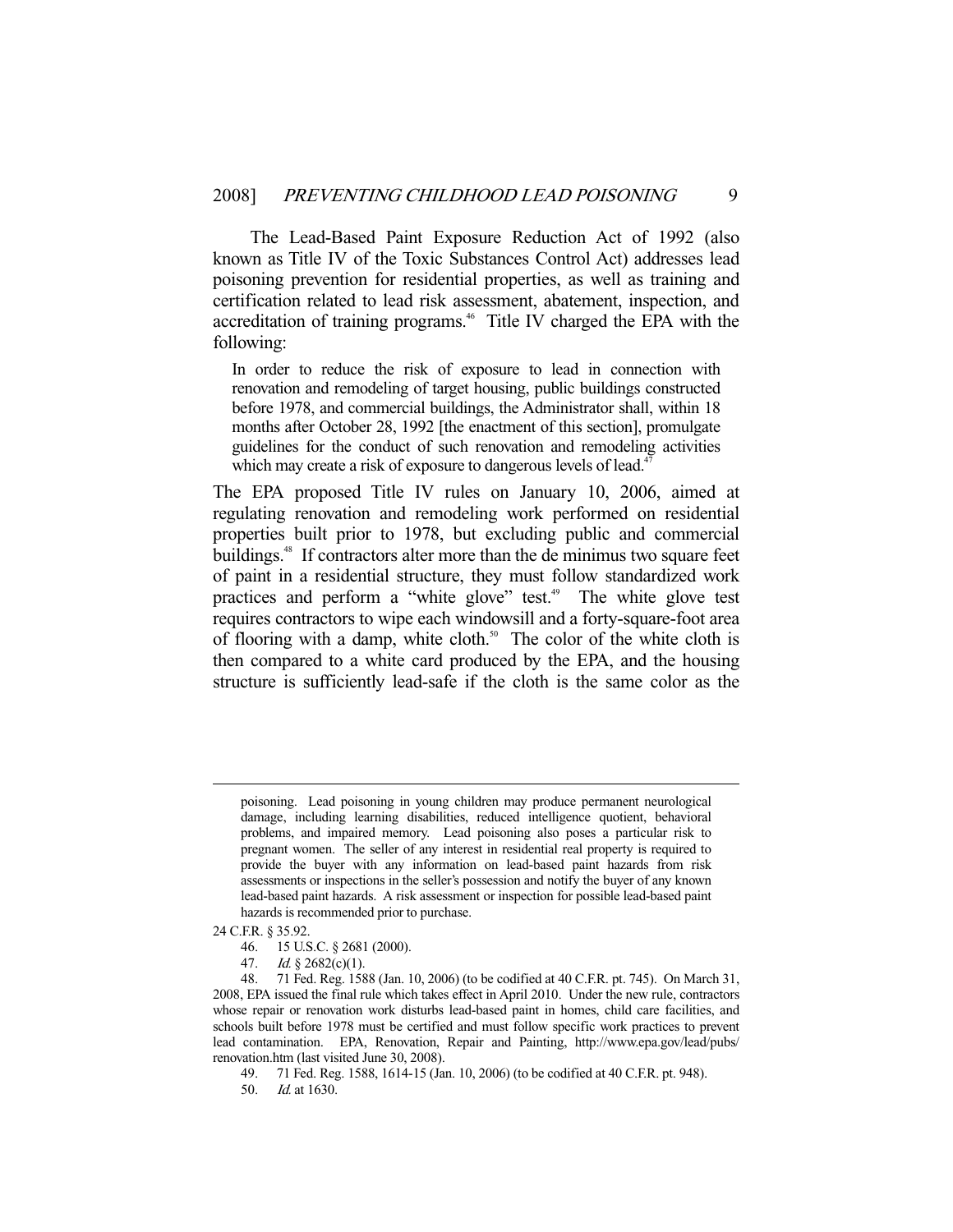card.<sup>51</sup> Significantly, the EPA issued a supplemental proposal on June 5, 2007, to include the renovation and remodeling of child care facilities.<sup>52</sup>

The Resource Conservation and Recovery Act of 1976<sup>53</sup> (RCRA) is a comprehensive federal program enacted "to reduce the generation of hazardous waste and to ensure the proper treatment, storage, and disposal of that waste which is nonetheless generated."54 RCRA regulates lead paint waste if it meets the definition of a solid waste:

[A]ny garbage, refuse, sludge from a waste treatment plant, water supply treatment plant, or air pollution control facility and other discarded material, including solid, liquid, semisolid, or contained gaseous material resulting from industrial, commercial, mining, and agricultural operations, and from community activities . . . .<sup>55</sup>

Any material qualifying as a solid waste and presenting an imminent and substantial danger to health or the environment arising from its past or present handling, storage, treatment, or disposal is subject to RCRA's statutory solid waste management scheme.<sup>56</sup> This means that building owners may be held liable for contributing to the handling, storage, treatment, or disposal of lead dust by failing to perform lead-abatement procedures. $57$  Significantly, then, an RCRA filing has the potential to protect children from the effects of lead exposure, rather than only providing legal remedies after lead poisoning has already occurred.

 The Consumer Product Safety Act of 1972 created the CPSC and outlined its legal authority.<sup>58</sup> The CPSC is an independent federal regulatory agency that is legally authorized to develop both voluntary and mandatory standards for industry, ban dangerous products, announce and obtain recalled products, perform research on product safety, engage in consumer and industry awareness, and respond to inquiries from consumers.59 The CPSC has used its legal authority to ban dangerous products by prohibiting the residential use of lead paint at any time after 1978, including products directly sold to consumers and even those used

-

59. Id.

 <sup>51.</sup> Id.

 <sup>52.</sup> EPA, Lead in Paint, Dust, and Soil, Lead-Safe Work Requirements To Protect Children During Renovation, Repair and Painting Activities, http://www.epa.gov/lead/pubs/ renovation.htm (last visited Mar. 14, 2008).

 <sup>53. 42</sup> U.S.C. §§ 6901-6992k (2000).

 <sup>54.</sup> Meghrig v. KFC W., Inc., 516 U.S. 479, 483 (1996).

 <sup>55. 42</sup> U.S.C. § 6903(27).

 <sup>56.</sup> Group I Management and M275, LLC of Fall River, Massachusetts, EPA Docket No. RCRA 01-2001-0072, at 7 (2001).

 <sup>57.</sup> Id.

 <sup>58. 15</sup> U.S.C. § 2051 (2000).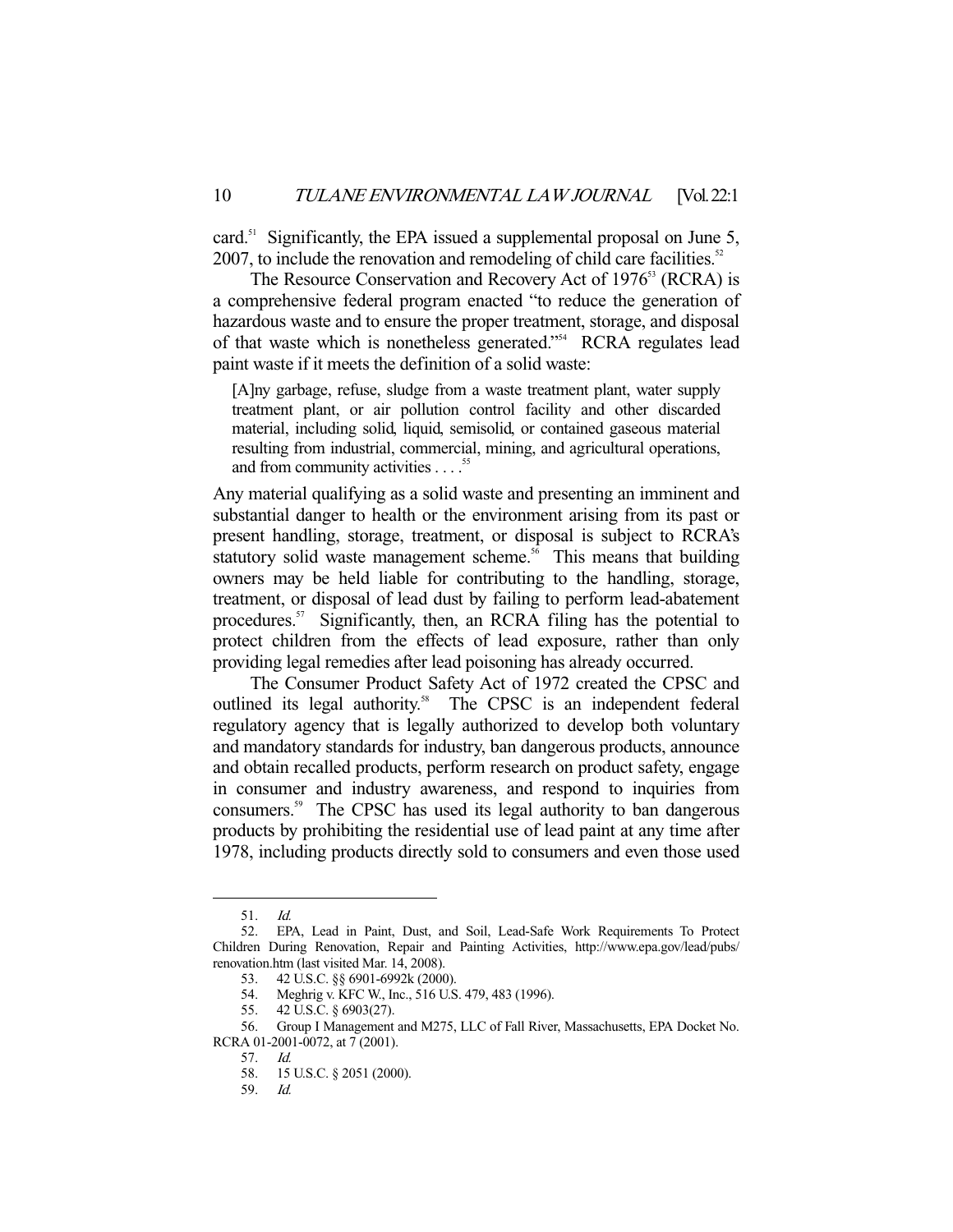in schools, homes, parks, playgrounds, or hospitals.<sup>60</sup> Additionally, the CPSC announces voluntary product recalls when there is a significant risk to consumers either because the product may be defective or it violates a mandatory standard issued by CPSC.<sup>61</sup> As discussed in Part I, in recent months, the CPSC has used its authority to issue recalls on children's toys posing lead poisoning hazards.

#### B. State Regulation

 The National Conference of State Legislatures provides a comprehensive database of state statutes that regulate lead. $62$  State governments may prescribe various lead poisoning prevention methods and tools, including: screening requirements, property maintenance standards, funding mechanisms, training of key enforcement personnel and staff, creation of specified lead hazard prevention programs, preventing landlords from renting contaminated units, mandated safe abatement of lead-contaminated housing, licensure and certification requirements for professionals engaged in lead-based paint removal activities, and prevention of retaliatory eviction and discrimination.<sup>63</sup>

 As the case study illustrates, the crucial issue with respect to the prevention of lead poisoning through local, state, and federal legislation and policy is enforcement. Many laws merely contain procedural tools, omitting necessary enforcement provisions.<sup>64</sup> The following discussion presents salient examples of innovative models for state action in preventing lead poisoning in children, expanding on many of the prevention methods and tools discussed above.<sup>65</sup> The six states reviewed were selected because, taken together, they offer a comprehensive illustration of the diversity of law-based tools, approaches, and public health practices that have been used to address this problem.

1. Massachusetts

 Massachusetts enacted the Lead Poisoning Prevention and Control Act in 1971 (Massachusetts Act),<sup>66</sup> becoming the first state to adopt a

<sup>60.</sup> See 16 C.F.R. § 1303 (2007).<br>61. Id.

<sup>61.</sup> 

 <sup>62.</sup> Nat'l Conference of State Legislatures, State Lead Poisoning Prevention Statutes (Nov. 15, 2007), available at http://www.cdc.gov/nceh/lead/Legislation%20&%20Policy/State LeadStatutes2007.pdf.

 <sup>63.</sup> Id.

<sup>64.</sup> See Daghlian, supra note 29, at 541.

 <sup>65.</sup> See infra Table 1.

 <sup>66.</sup> MASS. GEN. LAWS ch. 111, § 190 (2003).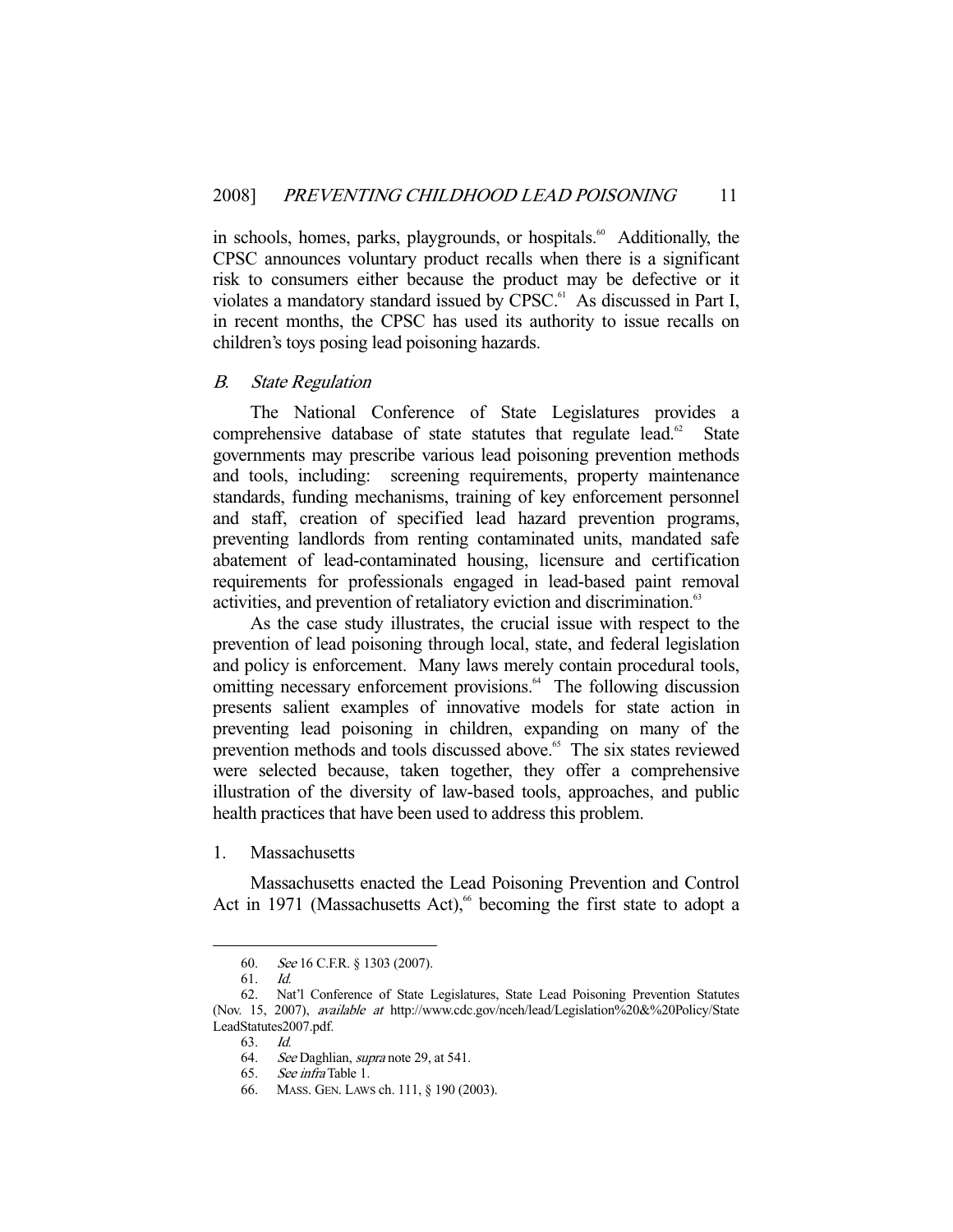comprehensive childhood lead poisoning prevention law.<sup>67</sup> Massachusetts law requires permanent lead hazard abatement of properties where a child under the age of six years resides, regardless of his/her blood-lead level.<sup>68</sup> Residential property owners must either safely abate all lead hazards and receive a Letter of Full Compliance or remove only urgent lead hazards and provide interim control measures for the remaining lead hazards for up to two years, during which time a Letter of Interim Control is issued.<sup>69</sup> Receipt of either the Letter of Full Compliance or the Letter of Interim Control is significant, because strict liability claims for exposure to dangerous levels of lead may not be brought against owners if such a letter is issued, although owners remain subject to damages for failure to exercise reasonable care.<sup>70</sup> In addition, Massachusetts restricts lead-abatement work to licensed contractors, and building owners may only perform lead-abatement procedures if they do so in accordance with regulations promulgated by the lead poisoning control director.<sup>71</sup> Penalties for a violation of these provisions may include compensatory damages for a lead-poisoned child, $\frac{1}{2}$  punitive damages, penalties under the state sanitary code, $\alpha$ <sup>3</sup> and/or restricting the occupancy of lead-contaminated premises.<sup>74</sup>

 The Massachusetts Act also established the Childhood Lead Poisoning Prevention Program (CLPPP), directing the Massachusetts Department of Public Health to develop "a statewide program for the prevention, screening, diagnosis and treatment of lead poisoning, including elimination of the sources of such poisoning, through such research, educational, epidemiologic and clinical activities as may be necessary."75 CLPPP's activities include providing primary and secondary preventive care services and nursing case management for children in Massachusetts, forming partnerships with pediatric professionals and organizations, and educating the public on ways in which child lead poisoning can be prevented.<sup>76</sup> On a local level, the Boston Public Health Commission's CLPPP provides services to families

-

74. *Id.* ch. 111, § 197.

<sup>67.</sup> FLEISHMAN ET AL., *supra* note 4, at 27.

 <sup>68.</sup> MASS. GEN. LAWS ch. 111, § 197.

 <sup>69.</sup> Id.

 <sup>70.</sup> Id.

<sup>71.</sup> *Id.*<br>72. *Id.* 72. *Id.* ch. 111, § 199.<br>73. *Id.* ch. 111, § 198.

Id. ch. 111, § 198.

<sup>75.</sup> *Id.* ch. 111, § 190.

 <sup>76.</sup> Mass. Office of Health & Human Servs., Childhood Lead Poisoning Prevention Program, http://www.mass.gov (follow "Childhood Lead Poisoning Prevention Program" hyperlink) (last visited Mar. 12, 2008).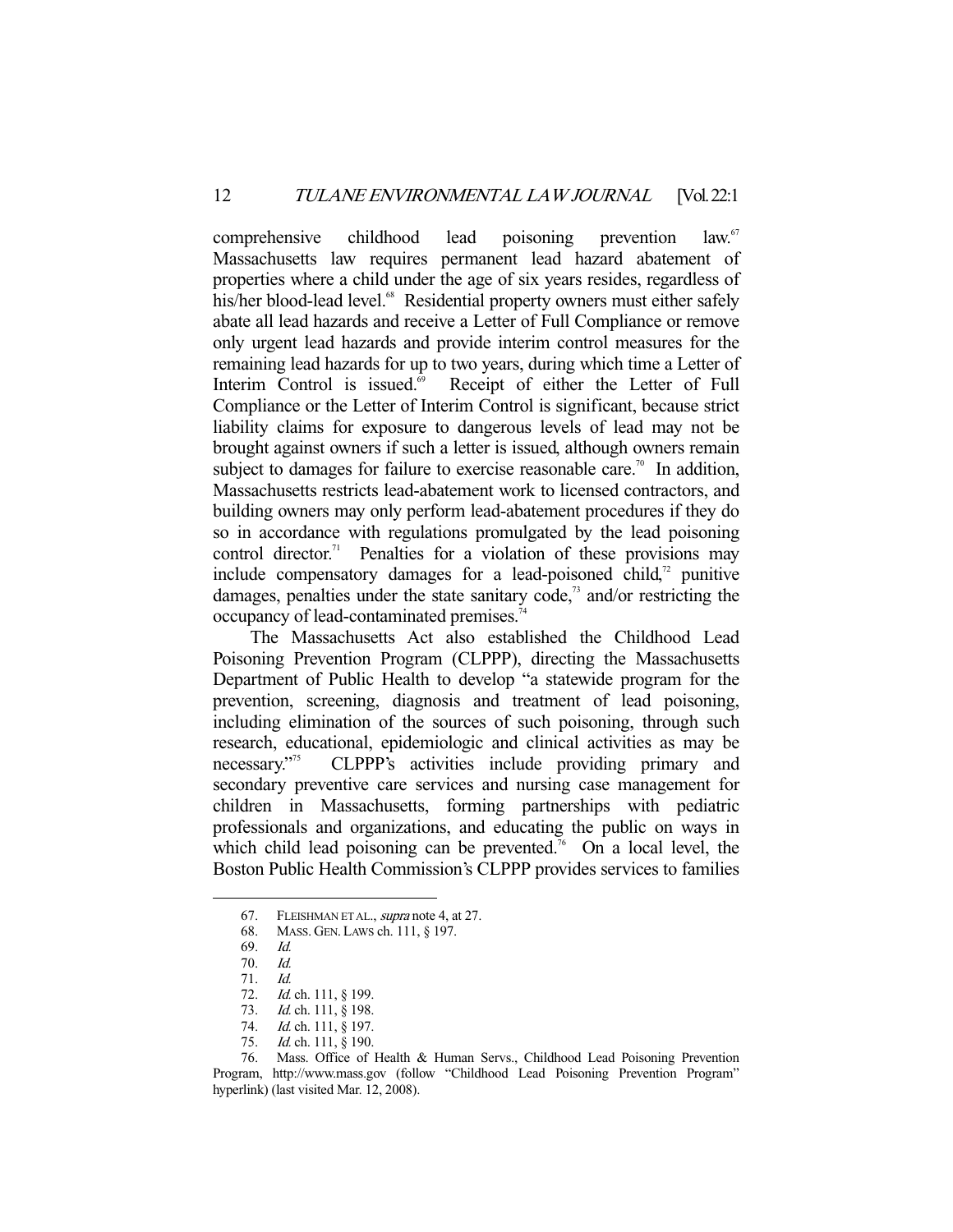in Boston, including free lead inspections and moderate risk lead removal training to property owners, comprehensive case management for leadpoisoned children, targeted screening and education in high-risk areas, a lead surveillance system, and health education. $\frac{7}{7}$ 

#### 2. Maine

 In 1973, Maine enacted the Lead Poisoning Control Act (1973 Act), implementing numerous provisions designed to prevent childhood lead poisoning, such as screening, licensure, testing, abatement requirements, and educational initiatives.<sup>78</sup> Screening provisions require all children covered by Maine's Medicaid program to undergo blood-lead level testing at one and two years of age.<sup>79</sup> All other children aged one and two years must be tested unless the child's primary care physician determines, based in part on responses to a risk assessment tool, that there is no risk of elevated blood-lead levels or the child's parent objects to testing.<sup>80</sup> Maine's abatement regulations require annual screening for potential lead hazards in child care centers, nursery schools, and home day care; funding and certification for such facilities are dependent upon compliance with annual screening.<sup>81</sup> Further, any authorized representative of the state health department may inspect a residential dwelling or child care facility when there is reasonable suspicion of lead hazards or simply where there are reported cases of lead poisoning "upon the request of either the owner or the occupant with whom children reside."<sup>82</sup> Finally, the state health commissioner is legally authorized to develop interagency agreements with any relevant local, state, or federal agency; the statute cites public housing authorities, energy efficiency programs, and home maintenance and improvement programs as examples of such agreements.<sup>83</sup> Violators of any provision of the 1973 Act face fines for each violation, imprisonment for up to six months, or both. $84$ 

 In 2005, Maine passed legislation creating the Lead Poisoning Prevention Fund, which is partially financed by paint manufacturers at the rate of twenty-five cents per gallon of paint sold in the state during

 <sup>77.</sup> Boston Pub. Health Comm'n, Childhood Lead Poisoning Prevention Program, http://www.bphc.org/programs/initiative.asp?b=2&d=0&p=83&i=17 (last visited Mar. 12, 2008).

 <sup>78.</sup> ME. REV. STAT. ANN. tit. 22, § 1314 (2007).

<sup>79.</sup> *Id.* tit. 22, § 1317-D.

 <sup>80.</sup> Id.

<sup>81.</sup> *Id.* tit. 22, § 1319-C.

<sup>82.</sup> *Id.* tit. 22, § 1320.

 <sup>83.</sup> Id. tit. 22, § 1315-A.

<sup>84.</sup> *Id.* tit. 22, § 1325.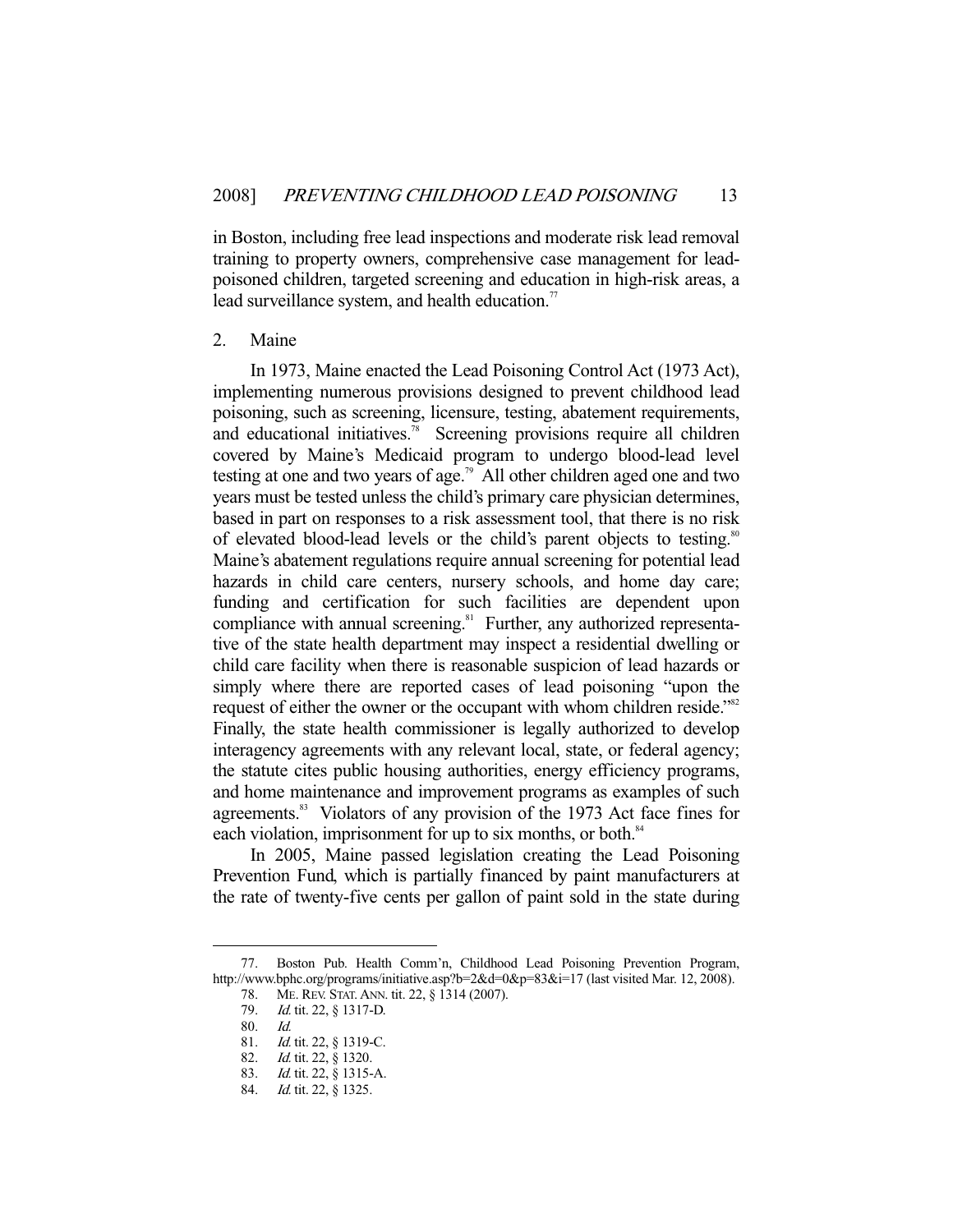the prior year.<sup>85</sup> The fund aims to prevent childhood lead poisoning through

targeted educational mailings to families with children that occupy dwellings built prior to 1978 with culturally appropriate information on the health hazards of lead, the identification of lead sources, actions to take to prevent lead exposure and the importance of screening children for lead poisoning.<sup>86</sup>

 Public education about the dangers of lead hazards is particularly important to prevent childhood lead poisoning, because approximately eighty percent of Maine's housing was built prior to  $1978$ ,<sup>87</sup> the year when lead paint was prohibited for use in residential housing.<sup>88</sup>

#### 3. Michigan

 In July 2003, Michigan Governor Jennifer Granholm released a report entitled "Childhood Lead Poisoning Prevention: A Call to Action" (Call to Action Report) in response to high numbers of lead-poisoned children in the state. $89$  In 2002, a mere eleven percent of Michigan's children under age six years were tested for lead, and test results for 4083  $(4.4\%)$  indicated elevated blood-lead levels.<sup>90</sup> In addition to creating the Task Force To Eliminate Childhood Lead Poisoning, the Call to Action Report also engendered the enactment of five bills addressing childhood lead poisoning.<sup>91</sup> First, all clinical laboratories in the state are required to report electronically blood lead analyses to the Michigan Department of Community Health. $92$  A second bill mandated blood-lead level screening for all Medicaid-enrolled children in order to ensure substantial compliance with the federally mandated eighty percent testing rate by October 1, 2007.<sup>93</sup> The Michigan Department of Community Health may use Medicaid funds to contract with appropriate community agencies to increase the blood lead testing rate if it falls below eighty percent.<sup>94</sup>

-

92. MICH. COMP. LAWS § 333.20531 (2008).

<sup>85.</sup> *Id.* tit. 22, § 1317-E.

 <sup>86.</sup> Id.

<sup>87.</sup> Me. Indoor Air Quality Council, About Lead, http://www.miaqc.org/About%20Lead. htm (last visited Mar. 12, 2008).

 <sup>88. 16</sup> C.F.R. § 1303 (2007).

 <sup>89.</sup> State of Mich., Childhood Lead Poisoning Prevention: A Call to Action (July 2003), available at http://www.michigan.gov/documents/ChildLeadPoisoning2\_71150\_7.pdf.

 <sup>90.</sup> State of Mich., Childhood Lead Poisoning Data Facts—All Michigan Counties (2002), http://www.michigan.gov/documents/1129\_2003\_11\_30\_91624\_7.pdf.

 <sup>91.</sup> STATE OF MICH., FINAL REPORT OF THE TASK FORCE TO ELIMINATE CHILDHOOD LEAD POISONING (June 2004), available at http://www.michigan.gov/documents/lead\_108767\_7.pdf.

<sup>93.</sup> *Id.* § 400.111k.<br>94. *Id.* 

 <sup>94.</sup> Id.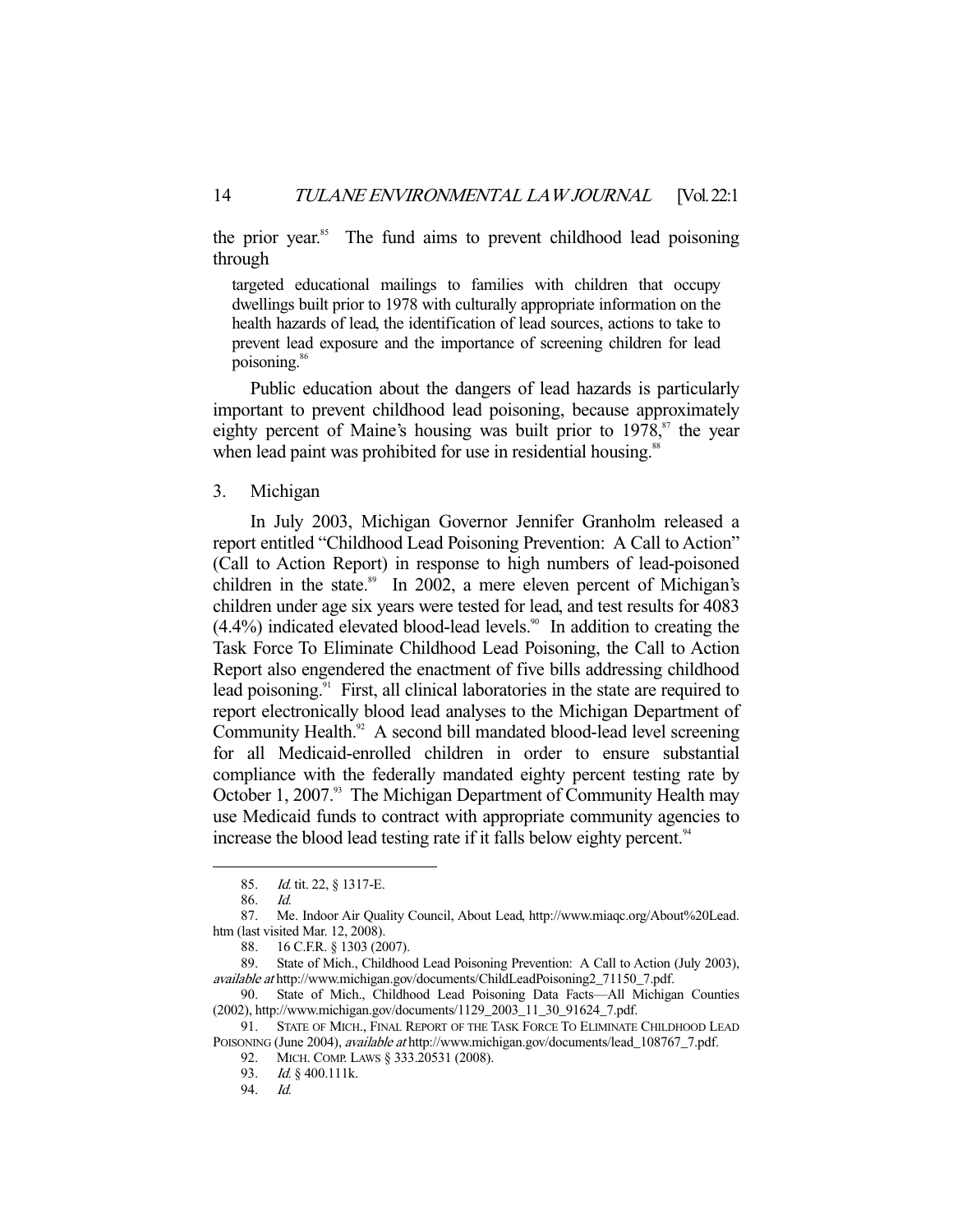The Childhood Lead Poisoning Prevention and Control Commission (Commission), established by a third bill, was created to collaborate with multiple agencies, organizations, and citizens in addressing childhood lead poisoning prevention measures.<sup>95</sup> The Commission's mission is threefold:

- [1] Maximize the effectiveness of Michigan's public infrastructure
- [2] Mobilize and enable the private sector infrastructure, and
- [3] Integrate the capacity and effects of public and private sector strategies to prevent and control childhood lead poisoning through public awareness, testing and treatment of lead poisoned children, and prevention and remediation of lead hazards.<sup>96</sup>

 The fourth piece of legislation established a lead-safe housing registry.<sup>97</sup> The registry provides citizens with access to a comprehensive listing of all residential, multifamily dwellings, and child-occupied facilities that either are subject to interim lead controls or for which lead contamination or risks have been abated.<sup>98</sup> The final bill implemented penalties for property managers, housing commissions, and landlords who knowingly rent or continue to rent residential property with possible lead contaminants to families with young children.<sup>99</sup> Violations under this statute can lead to a misdemeanor conviction, punishable by fines or imprisonment, if the following three elements are satisfied:

(a) The property manager, housing commission, or owner of the rental unit has prior actual knowledge that the rental unit contains a lead-based paint hazard. (b) At least ninety days have passed since the property manager, housing commission, or owner of the rental unit had actual knowledge of the lead paint hazard. (c) The property manager, housing commission, or owner of the rental unit has not acted in good faith to reduce the lead paint hazards through interim controls or abatement or a combination of interim controls and abatement.<sup>100</sup>

The law authorizing the lead-safe housing registry works in tandem with preexisting Michigan laws, such as those addressing residential maintenance practices, $101$  accreditation of lead paint training programs, $102$ 

 <sup>95.</sup> Id. § 333.5474a. This statute was repealed by its own provisions on July 1, 2007.

<sup>96.</sup> MICH. CHILDHOOD LEAD POISONING PREVENTION & CONTROL COMM'N, STATE OF MICH., ANNUAL REPORT TO THE LEGISLATURE (Mar. 2004), http://www.michigan.gov/documents/ mdch/2007\_Annual\_Report\_195048\_7.pdf.

 <sup>97.</sup> MICH. COMP. LAWS § 333.5474b.

 <sup>98.</sup> Id.

<sup>99.</sup> *Id.* § 333.5475a. Significantly, the statute defines lead poisoning as blood-lead levels equal to or in excess of 10 micrograms per deciliter. Id.

 <sup>100.</sup> Id.

<sup>101.</sup> *Id.* § 333.5473a(4).

<sup>102.</sup> *Id.* § 333.5461a.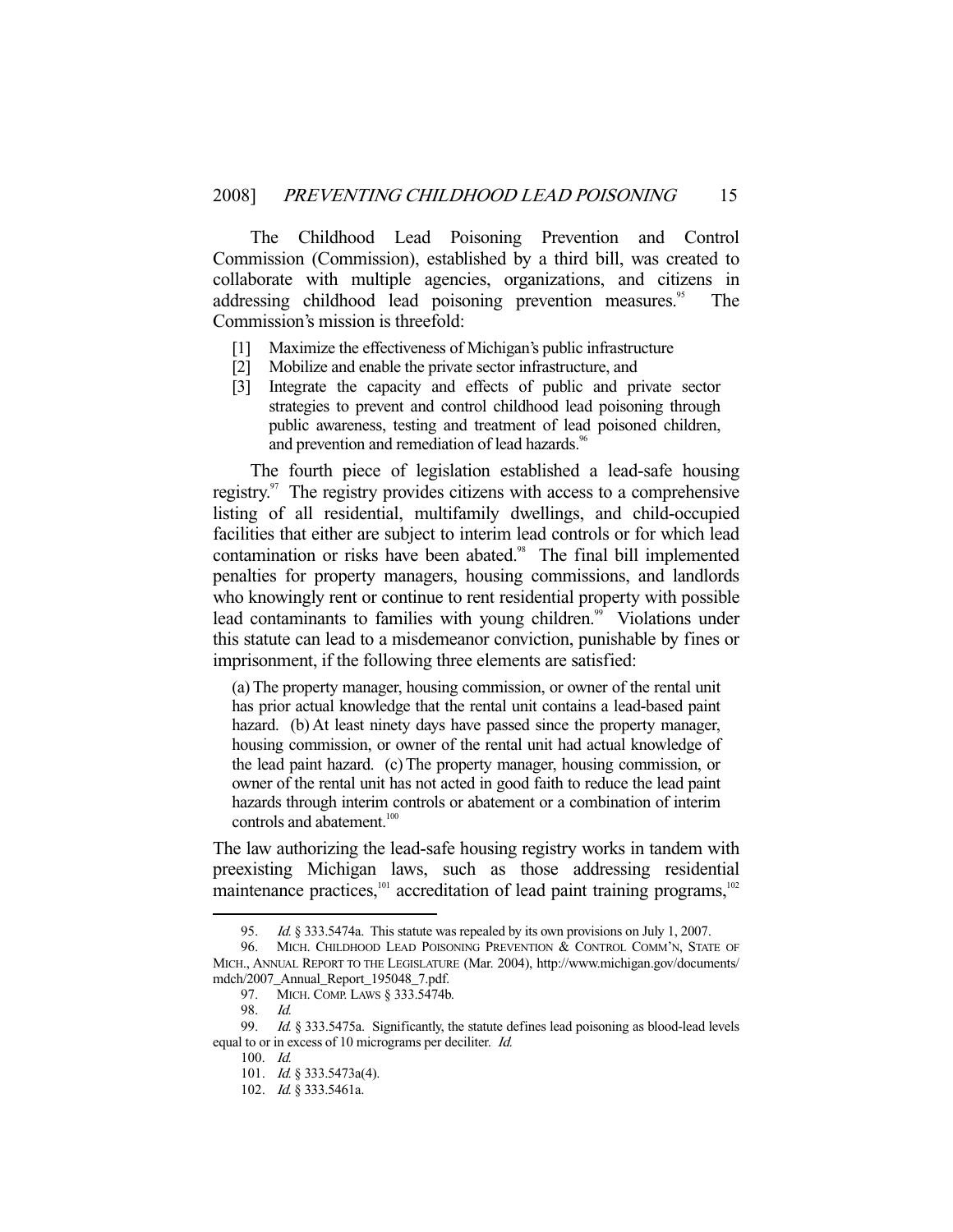and certification requirements.<sup>103</sup> Child blood-lead level testing rates increased to fifteen percent in 2006 and the number of children with elevated blood-lead levels decreased to 2525 (over 1500 fewer leadpoisoned children than in 2002),<sup>104</sup> arguably as a result of the combination of legislation both prior and subsequent to the Call to Action report.

#### 4. Rhode Island

 In 1991, the Rhode Island Legislature enacted the Lead Poisoning Prevention Act, with a goal of protecting the public's health through the establishment of an Environmental Lead Program (ELP) designed to prevent childhood lead poisoning.<sup>105</sup> The ELP must provide for "lead poisoning prevention, including screening and detection, education, lead hazard reduction, and enforcement," and must promulgate regulations for safe lead levels in buildings wherein children under age six years  $reside<sup>106</sup>$ 

 The Rhode Island Childhood Lead Poisoning Prevention Program, created in 1976, incorporated the statutory requirements of the ELP and other relevant sections of the Lead Poisoning Prevention Act.<sup>107</sup> A key requirement is universal screening: every state-licensed child care provider is mandated to obtain evidence of a lead poisoning screening for every child under the age of six years and other high-risk groups, unless a parent objects on the basis of religion.<sup>108</sup> Families are assisted by statute-mandated health insurance coverage for screening costs and diagnostic services, and the Rhode Island Department of Health will pay for the same services in the case of uninsured children, as well as those children eligible for state medical assistance.<sup>109</sup>

 In addition, all child-occupied facilities serving children under age six years must pass a state lead hazard inspection prior to the issuance of a state license to operate the facility.<sup>110</sup> Tenants can take steps to protect themselves and their children from lead poisoning by filing a complaint compelling an inspection of the premises, the results of which must be

<sup>103.</sup> *Id.* § 333.5468.

 <sup>104.</sup> STATE OF MICH., LEGISLATIVE REPORT, CHILDHOOD LEAD POISONING PREVENTION PROGRAM (Feb. 2006), *available at* http://www.michigan.gov/documents/1129\_02\_01\_06\_ 150440\_7.pdf.

 <sup>105.</sup> R.I. GEN. LAWS § 23-24.6-3 (2007).

<sup>106.</sup> *Id.* § 23-24.6-5.

 <sup>107.</sup> R.I. Dep't of Health, RI Childhood Lead Poisoning Prevention Program, http://www.health.ri.gov/lead/responsibilities.php (last visited Mar. 12, 2008).

 <sup>108.</sup> R.I. GEN. LAWS § 23-24.6-7.

 <sup>109.</sup> Id. § 23-24.6-9.

<sup>110.</sup> *Id.* § 23-24.6-14.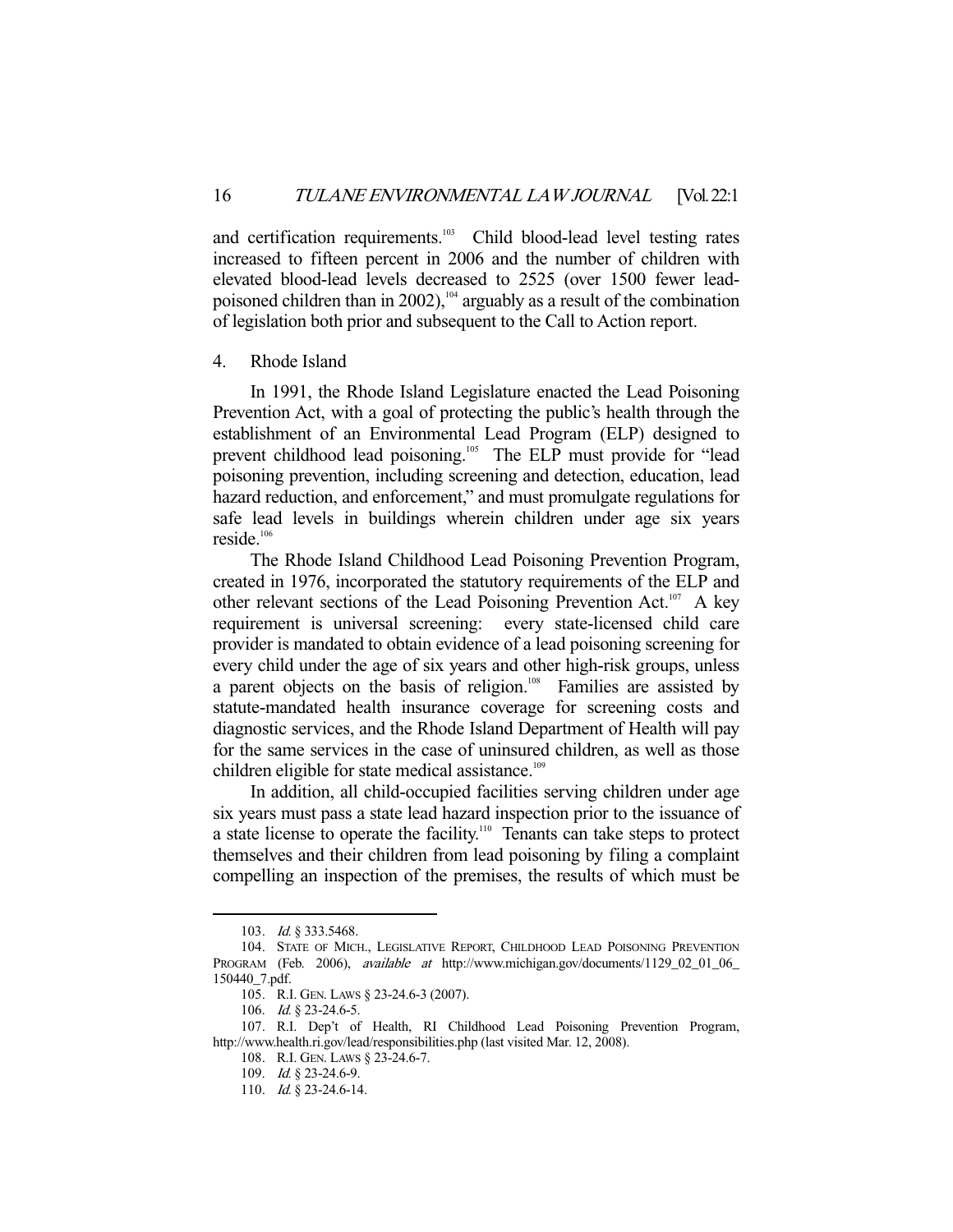shown to the tenant.<sup>111</sup> The Rhode Island Legislature ensured a source of funding for the safe removal of lead-based paint from housing structures<sup>112</sup> and imposed licensure and certification requirements for lead inspectors, contractors, supervisors, and workers.<sup>113</sup> In addition, the Rhode Island Department of Health is charged with establishing a "comprehensive integrated enforcement program" that is consistent and effective, targets areas with high rates of childhood lead poisoning, and appropriately focuses on properties with multiple instances of childhood lead poisoning.114 Penalties for violations of the Lead Poisoning Prevention Act's provisions include revocation of licenses or certifications,<sup>115</sup> fines, lost rental income resulting from property being declared a public nuisance, and imprisonment.<sup>116</sup> Between 2000 and 2007, the number of Rhode Island children with elevated blood-lead levels decreased by nearly seventy percent, demonstrating the efficacy of its statutory regime to prevent childhood lead poisoning.<sup>117</sup>

#### 5. Indiana

 One of Indiana's most important legal tools in combating child lead poisoning is its Lead-Based Paint Activities Chapter (Chapter), added to the Indiana Code through the enactment of House Enrolled Act Number 1181 in 1997.<sup>118</sup> Under this Chapter, Indiana law establishes licensure procedures,<sup>119</sup> training requirements,<sup>120</sup> and restrictions on high-risk leadpaint removal techniques for target housing and childcare facilities built prior to 1960.<sup>121</sup> The Indiana Legislature provided a monetary source in the lead trust fund to carry out the provisions in the Chapter and to cover expenses related to EPA's lead paint activities regulations.<sup>122</sup> Persons violating Indiana lead paint laws are subject to civil fines for each day of violation or for other infractions.<sup>123</sup> In addition to lead paint provisions

<sup>111.</sup> *Id.* § 23-24.6-15.

<sup>112.</sup> *Id.* § 42-55-27.

 <sup>113.</sup> Id. § 23-24.6-20.

<sup>114.</sup> *Id.* § 23-24.6-23.

<sup>115.</sup> *Id.* § 23-24.6-20(e)(4).

<sup>116.</sup> *Id.* § 23-24.6-23.

 <sup>117.</sup> R.I. Dep't of Health, Prevalence of Elevated Blood Lead Levels Among RI Children by City & Town 1998-2007 (2008), http://www.health.state.ri.us/lead/data/Prevalence10by CityandTown1998-2007.pdf.

<sup>118.</sup> IND. CODE § 13-17-14-1 to -12 (2008).

<sup>119.</sup> *Id.* § 13-17-14-3.

<sup>120.</sup> *Id.* § 13-17-14-4.

<sup>121.</sup> *Id.* § 13-17-14-12.

<sup>122.</sup> *Id.* § 13-17-14-6.

 <sup>123.</sup> Id.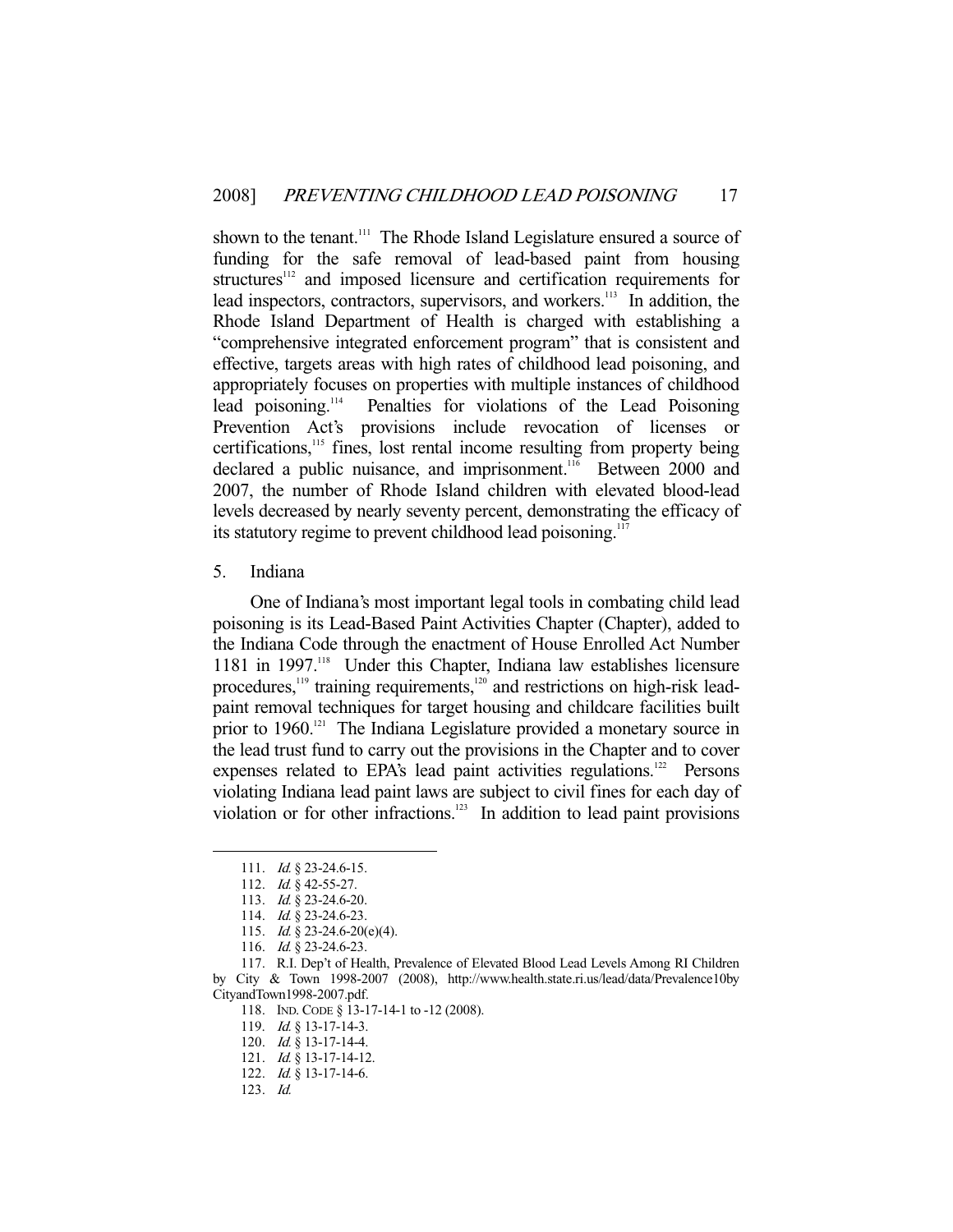contained in the Chapter, the statute establishes a system to evaluate Medicaid managed care providers' screening rates for children under age six years, providing an incentive for such providers to comply with the Medicaid blood-lead testing requirements. $124$  Finally, the Indiana State Department of Health is legally required to adopt rules for the case management of lead-poisoned children and to report mandatory bloodlead level testing results to the Indiana Legislature.<sup>125</sup>

 Improving Kids' Environment, Inc. (IKE) is an Indiana nonprofit organization active in numerous initiatives to prevent child lead poisoning and which recently published "Lead-Based Paint, The Law in Indiana: A Manual for Judges, Lawyers, Advocates, State and Local Officials, Landlords, Tenants, and Contractors."126 The manual is a compilation of Indiana state laws and includes chapters addressing landlord-tenant law, rights and responsibilities of buyers and sellers, the role of government, and finding and treating the lead-poisoned child.<sup>127</sup> The landlord-tenant chapter provides guidance for renting families, detailing the legal rights of tenants and legal mechanisms by which tenants can seek enforcement of state and federal lead paint laws and regulations.128 Appendices document and describe federal and state laws and regulations associated with the use of lead paint, provide sample pleadings and other documents, and list additional resources and contact information for other potentially helpful organizations.<sup>129</sup>

#### V. LEGAL OBLIGATIONS AND REMEDIES

 Persons who believe that they have been harmed as a result of exposure to lead hazards have filed lawsuits against their landlords, property and business owners, property managers, and insurers. Such lawsuits have claimed that landlords, owners, managers, or insurers have breached their contracts, warranties of habitability, or duties of reasonable care; or that consumer protection laws or lead paint poisoning prevention acts have been violated.<sup>130</sup> Individuals and governments have also sued lead paint and pigment manufacturers, but often encounter problems ascertaining which manufacturer produced the paint causing

<sup>124.</sup> *Id.* § 12-15-12-20.

 <sup>125.</sup> Id. § 16-41-39.4.

 <sup>126.</sup> See McCabe, supra note 8.

 <sup>127.</sup> Id.

 <sup>128.</sup> Id.

 <sup>129.</sup> Id.

<sup>130.</sup> See, e.g., Sonja Larson, Landlord's Liability for Injury or Death of Tenant's Child

from Lead Paint Poisoning, 19 A.L.R. 5th 405 (2005).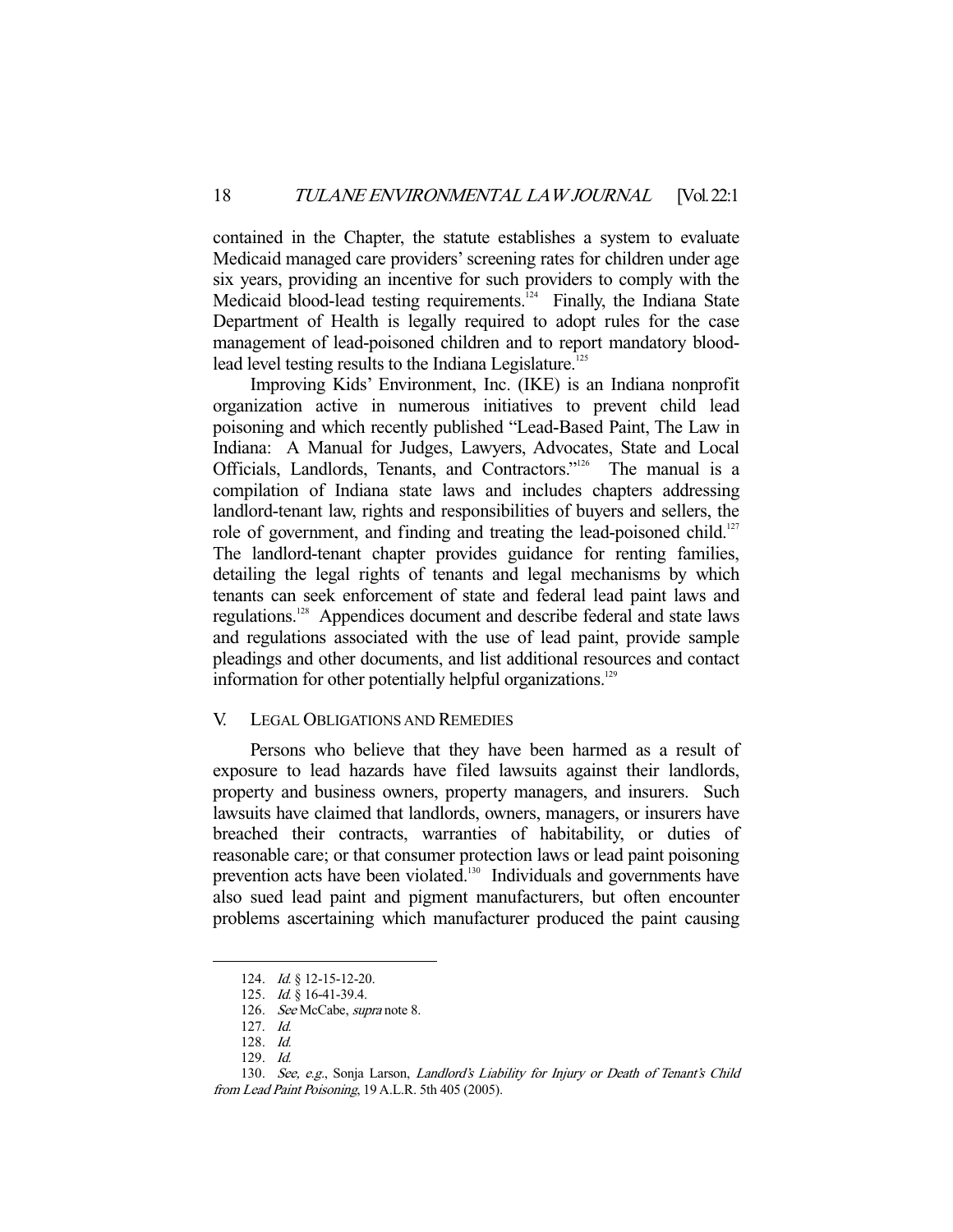the claimed lead poisoning.<sup>131</sup> However, the landmark Wisconsin Supreme Court decision, *Thomas v. Mallet*, suggests that some courts may not require such a clear causal connection between actual lead poisoning and any one specific paint manufacturer.<sup>132</sup> In *Mallet*, the court noted that lead paint manufacturers continued to produce and market lead paint pigment despite the fact that the industry was aware of hazards as early as  $1904$ <sup>133</sup> On this basis, the court ruled that the plaintiff could apply an expansive theory of liability, using either a negligence or strict liability claim, to include the seven defendant paint manufacturers and allowed the lawsuit against these manufacturers to proceed.<sup>134</sup>

 Similarly, Rhode Island became the first state to secure a favorable verdict against paint manufacturers based upon a public nuisance theory in *Rhode Island v. Lead Industries Ass'n*.<sup>135</sup> Originally filed in 1999, the first phase of the lawsuit resulted in a hung jury as to the issue of whether the presence of lead paint in the interior or exterior of public and private buildings constituted a public nuisance.<sup>136</sup> During the second phase of litigation, the Rhode Island Superior Court determined that a successful public nuisance claim must establish "the existence of a condition in Rhode Island that cause[d] an unreasonable harm or threat to the public and . . . that the defendants' conduct created, maintained or contributed to the creation of maintenance of the condition alleged to be

 <sup>131.</sup> See, e.g., Santiago v. Sherwin-Williams Co., 794 F. Supp. 29, 31 (D. Mass. 1993) (rejecting the application of the concert of action and enterprise liability tort recovery theories to an action filed against several lead-based paint manufacturers because the plaintiff could not identify the manufacturer which produced the paint that caused his injury).

 <sup>132.</sup> Thomas ex rel. Grambling v. Mallet, 701 N.W.2d 523 (Wis. 2005).

<sup>133.</sup> *Id.* at 537.

<sup>134.</sup> Id. at 563-65. Under a risk contribution theory applied to a negligence claim, the plaintiff can still collect damages if he/she can prove the lead paint pigment was ingested by the plaintiff, the lead paint pigment caused injuries to the plaintiff, the paint manufacturers produced paint with the type of lead paint pigment ingested by the plaintiff, and the manufacturer of the lead paint pigment breached a legal duty owed to the plaintiff. Id. at 564. Applying the risk contribution theory to a strict liability claim, the plaintiff must prove the following elements: (1) the lead paint pigment was defective when it left the control or possession of the manufacturers, (2) the lead paint pigment was unreasonably dangerous to the user or consumer, (3) the defect caused the plaintiff's injuries, (4) the lead paint pigment manufacturer is engaged in the business of producing or marketing the lead paint pigment, and (5) the manufacturer expected the product to reach the consumer without substantial changes in the condition between the time it left the manufacturer and the time it was sold to the consumer. Id.

<sup>135.</sup> Raja Mishra, Rhode Island Wins Lead Paint Suit, BOSTON GLOBE, Feb. 23, 2006, available at http://www.boston.com/business/articles/2006/02/23/rhode\_island\_wins\_lead\_paint\_ suit/?rss\_id=Boston+Globe+—+Business+News.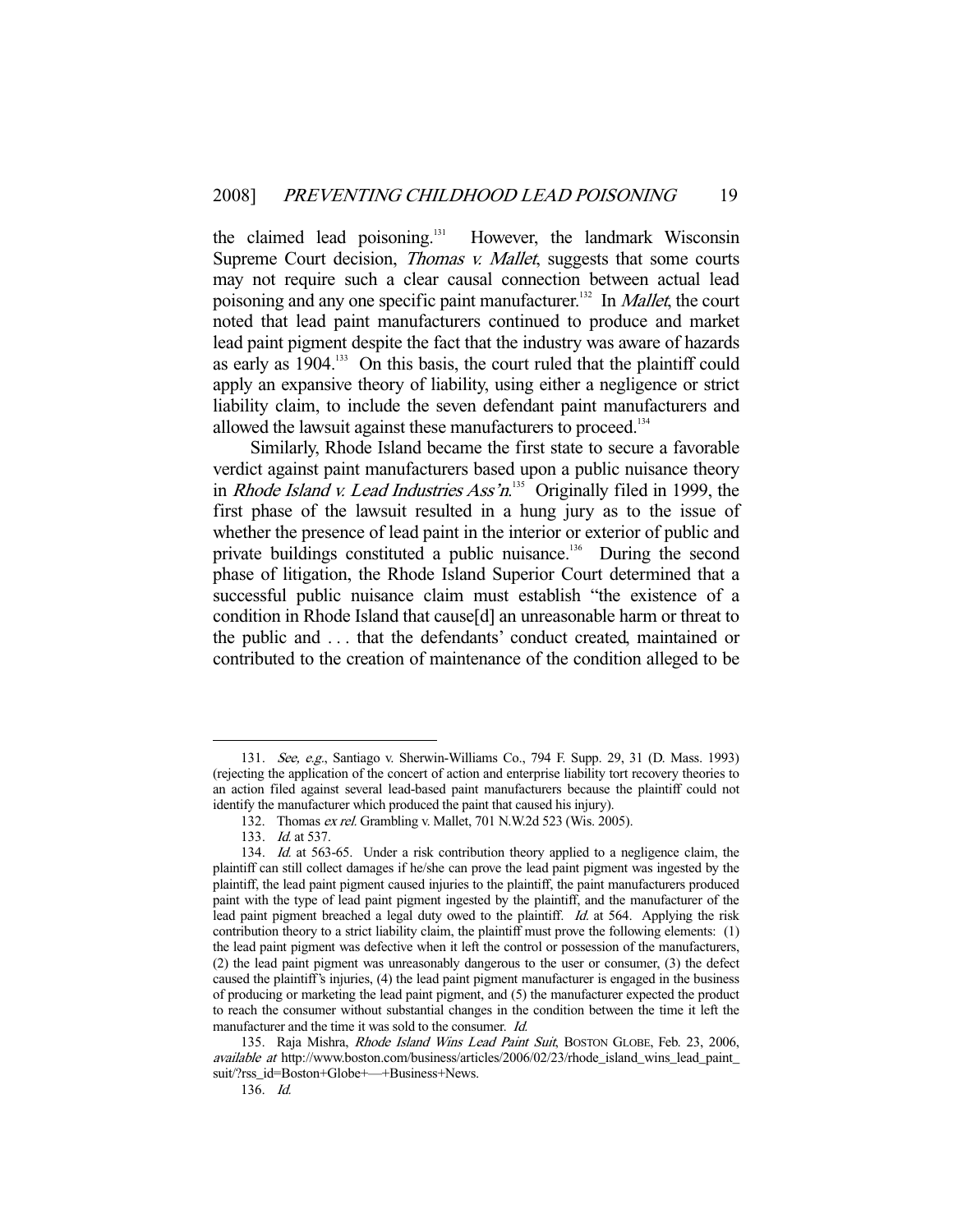the public nuisance."137 Further, the court found that under the public nuisance theory, liability should be determined as to the cumulative effect of lead-contaminated properties, as opposed to an evaluation of individual properties.<sup>138</sup>

 On February 22, 2006, the jury held the defendant paint manufacturers liable to the state of Rhode Island, finding that the cumulative effect of lead paint present within and on buildings throughout the state constituted a public nuisance.<sup>139</sup> The defendant paint manufacturers filed motions for summary judgment, arguing that an insufficient nexus existed between any particular defendant and the presence of lead paint in Rhode Island. $140$  The court upheld the 2006 jury verdict, ruling that the defendants' activities were a proximate cause of the public nuisance and were not a superseding, intervening cause.<sup>141</sup> Rather than requesting damages as a public nuisance remedy, Rhode Island "argued that the companies found guilty should bear the financial responsibility of preventing the poisoning of future generations by underwriting the costs of abating these homes of deadly lead (about \$15,500 per home)."<sup>142</sup> The Rhode Island Attorney General's office announced a \$2.4 billion abatement plan in September 2007, aimed at the prevention of lead poisoning and specifically providing for lead abatement in nearly one-half million homes.<sup>143</sup> Attorneys for the paint manufacturers filed motions challenging the abatement plan and appealed to the Rhode Island Supreme Court the Rhode Island Superior Court decision that upheld the  $2006$  jury verdict.<sup>144</sup>

 On July 6, 2008, the Rhode Island Supreme Court issued a decision overturning the 2006 jury verdict, concluding:

[T]he state has not and cannot allege any set of facts to support its public nuisance claim that would establish that defendants interfered with a public

 <sup>137.</sup> See Motion To Dismiss Pursuant to 12(b)(6) at 1-2, Rhode Island v. Lead Indus. Ass'n, No. 99-5226 (R.I. Super. June 3, 2005), http://www.courts.state.ri.us/superior/pdf/99- 5226-6-3-05.pdf.

 <sup>138.</sup> See id.

 <sup>139.</sup> See Mishra, supra note 135.

 <sup>140.</sup> Rhode Island v. Lead Indus. Ass'n, No. 99-5226, at 1 (R.I. Super. Mar. 19, 2007), http://www.courts.state.ri.us/superior/pdf/99-5226-3-19-07.pdf.

 <sup>141.</sup> Id. at 2-5.

 <sup>142.</sup> Howard Markel, Getting the Lead Out: The Rhode Island Lead Paint Trials and Their Impact on Children's Health, 297 J.AM. MED.ASS'N 2773, 2775 (2007).

 <sup>143.</sup> Press Release, R.I. Attorney General's Office, Lynch: Lead Paint Abatement Plan Is "Comprehensive, Cost-Effective, and Permanent Solution" (Sept. 14, 2007), http://www.ri.gov/ press/view.php?id=4950.

 <sup>144.</sup> Legal Battles Continue in Rhode Island Lead Paint Case, PROVIDENCE J., Jan. 6, 2008, http://www.projo.com/news/content/environmental\_journal6\_01-06-08\_068GC9T\_v11.174f 4e4.html.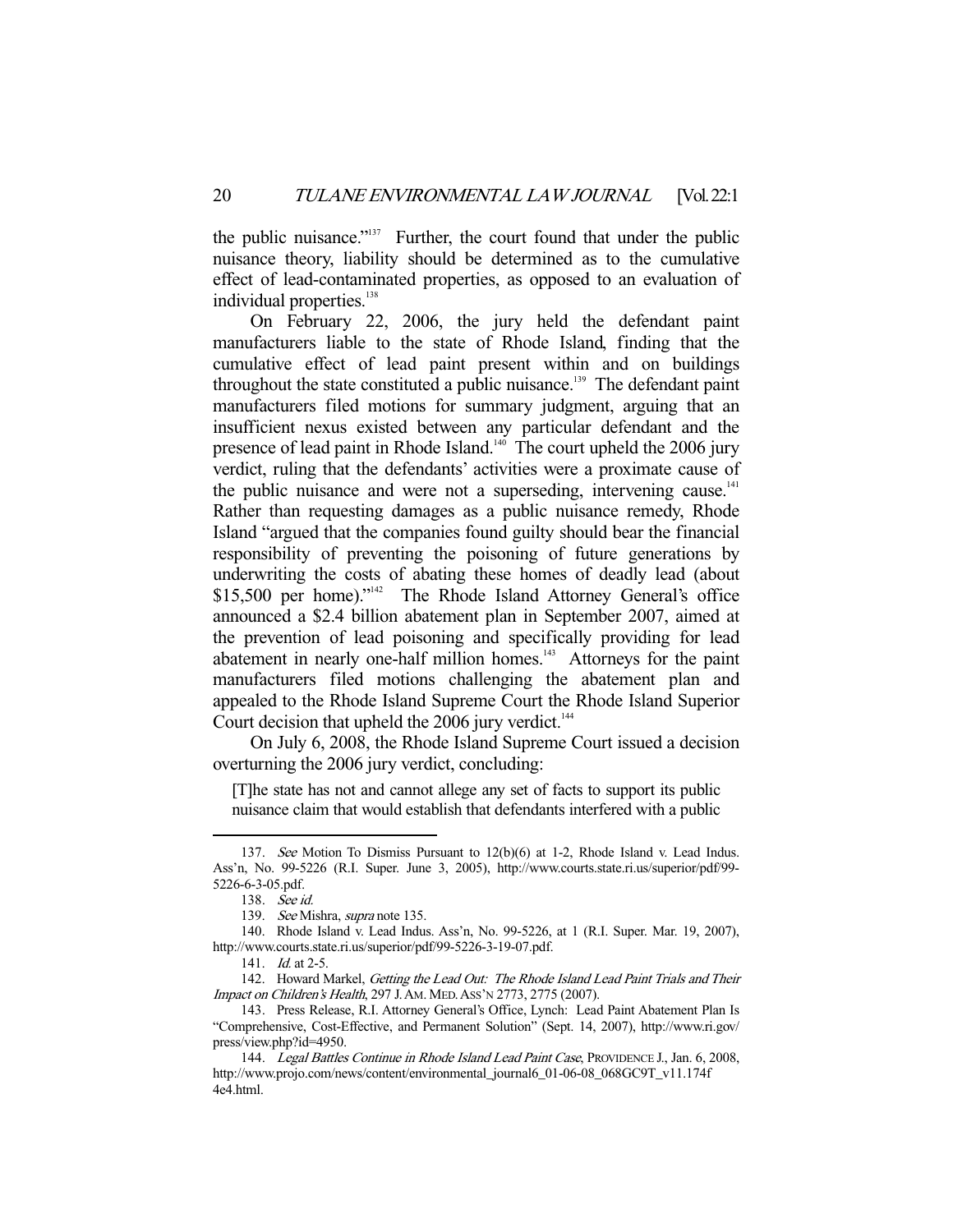right or that defendants were in control of the lead pigment they, or their predecessors, manufactured at the time it caused harm to Rhode Island children.<sup>145</sup>

#### A. Enforcement Actions and Citizen Suits

 Government enforcement of existing local, state, and federal laws pertaining to lead poisoning prevention is vital to the success of those laws. At times it may be necessary for government agencies to work together to jointly enforce a law. For example, federal agencies such as the EPA, HUD, and the Department of Justice (DOJ) have successfully collaborated in investigating reports of Title X noncompliance and in enforcing the Title X requirement that known lead hazards be disclosed. In addition to receiving tips and complaints from the public, EPA and HUD officials regularly conduct on-site inspections of locations such as property management firms and rental offices for the purpose of reviewing sales contracts and leases involving housing that may pose lead hazards.<sup>146</sup> Violations of Title X may result in fines up to \$11,000 per violation and criminal sanctions. $147$  One example of a Title X enforcement action is *United States v. Meldahl*, brought by the United States Attorney's Office for the District of Minnesota on behalf of HUD and EPA.<sup>148</sup> In *Meldahl*, the defendant landlord violated disclosure requirements under section 1018 of the Residential Lead-Based Paint Hazard Reduction Act of 1992, and a consent decree was secured, imposing a civil penalty of \$5000.<sup>149</sup> Under terms of the decree, the defendant was required to certify that he would comply with disclosure requirements under Title X, develop and implement a Lead Hazard Reduction Plan, safely abate lead hazards in the residential properties, and submit annual reports detailing lead-abatement activities.<sup>150</sup>

 In addition, as discussed in Part IV.A, the EPA is authorized under section 7003 of Resource Conservation and Recovery Act (RCRA) to protect the public from solid or hazardous wastes that have the potential

 <sup>145.</sup> Rhode Island v. Lead Indus. Ass'n, No. 07-121, at 3-4 (R.I. July 6, 2008), http://www. courts.ri.gov/supreme/pdf-files/04-63amended3.pdf (emphasis added).

<sup>146.</sup> Claude E. Walter, The Lead Based Paint Real Estate Notification and Disclosure Rule, 8 BUFF ENVTL. L.J. 65, 86-90 (2000); see also HUD, Compliance Assistance and Enforcement, http://www.hud.gov/offices/lead/enforcement/index.cfm (last visited Mar. 12, 2008) (setting forth HUD compliance rules and enforcement procedures).

 <sup>147.</sup> EPA, SECTION 1018—DISCLOSURE RULE ENFORCEMENT RESPONSE POLICY app. B-4 (Dec. 1999), available at http://www.epa.gov/compliance/resources/policies/civil/tsca/lead.pdf.

 <sup>148.</sup> Notice of Lodging of Consent Decree Under the Lead-Based Paint Hazard Act, 71 Fed. Reg. 49,475, 49,476 (Aug. 23, 2006).

 <sup>149.</sup> Id.

 <sup>150.</sup> Id.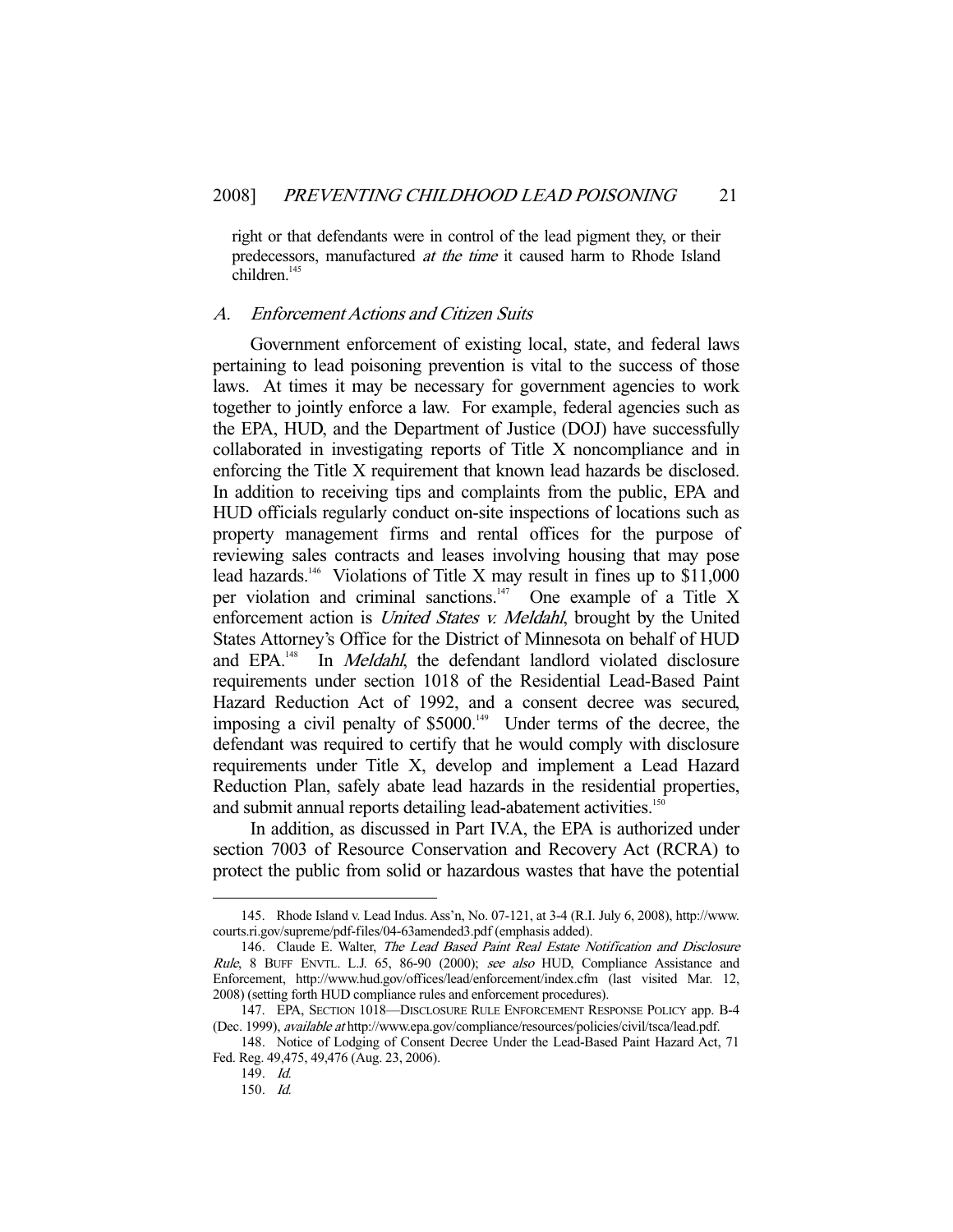to "present an imminent and substantial endangerment to health or the environment."<sup>151</sup> In re 17th Street Revocable Trust is one case in which the EPA mandated lead-dust abatement of a multifamily residential building in Washington, D.C., after inspections of the building revealed lead levels in extreme excess of HUD and District of Columbia standards; in some instances the lead dust and paint levels were more than 100 times greater than HUD standards.<sup>152</sup> The EPA determined that the lead dust was a solid waste within the meaning of RCRA, posing an "imminent and substantial endangerment to residents," and reasoned that the actions required by its unilateral order were "necessary to protect human health and the environment."<sup>153</sup> Similarly, in *Group I* Management & M275, LLC of Fall River, Massachusetts, a building owner hired a contractor to perform sandblasting on his aged building, which housed a dance studio used by children, and tenants detected dust coming up through the floors and out of the windows.<sup>154</sup> EPA test results confirmed levels of lead in excess of applicable standards.<sup>155</sup> Defining the lead dust as a solid waste, the EPA found that Group I Management contributed to its past or present handling, storage, or disposal, and determined that the lead's presence may pose an imminent and substantial endangerment to health and the environment.<sup>156</sup> Citing RCRA as legal authority, the EPA ordered the building owner to safely abate the lead paint and cleanse the building of the lead-contaminated dust.<sup>157</sup>

 Congress authorized citizen suits under RCRA through passage of the Hazardous and Solid Waste Amendments of 1984.<sup>158</sup> Citizens may institute a civil action against

any person, including the United States and any other governmental instrumentality or agency, to the extent permitted by the eleventh

 <sup>151.</sup> Resource Conservation and Recovery Act of 1976 § 7003(a), 42 U.S.C. § 6973(a) (2000).

 <sup>152.</sup> In re 17th Street Revocable Trust, U.S. EPA Docket No. RCRA-3-2000-0001TH, at 2 (2000); see also Alliance for Healthy Homes, Protecting Children from Lead and Other Environmental Health Hazards, Using the Resource Conservation and Recovery Act To Control Lead Hazards in Housing 1-2 http://www.afhh.org/res/res\_pubs/disclosure\_RCRA.pdf (last visited Mar. 12, 2008) (explaining the effects of In re 17th Street Revocable Trust); Thomas G. Neltner, Lead Dust as Solid Waste: A New Legal Strategy for Achieving Lead Safety, 39 CLEARINGHOUSE REV.: J. OF POVERTY L. & POL'Y 665, 667 (2006) (discussing the utilization of the RCRA for the protection of children from lead hazards).

<sup>153.</sup> Neltner, *supra* note 152, at 667.

 <sup>154.</sup> Group I Management and M275, LLC of Fall River, Massachusetts, EPA Docket No. RCRA 01-2001-0072, at 7 (2001).

 <sup>155.</sup> Id. at 2.

 <sup>156.</sup> Id.

 <sup>157.</sup> Id. at 3.

 <sup>158.</sup> Hazardous and Solid Waste Amendments of 1984, Pub. L. No. 98-616, 98 Stat. 3221.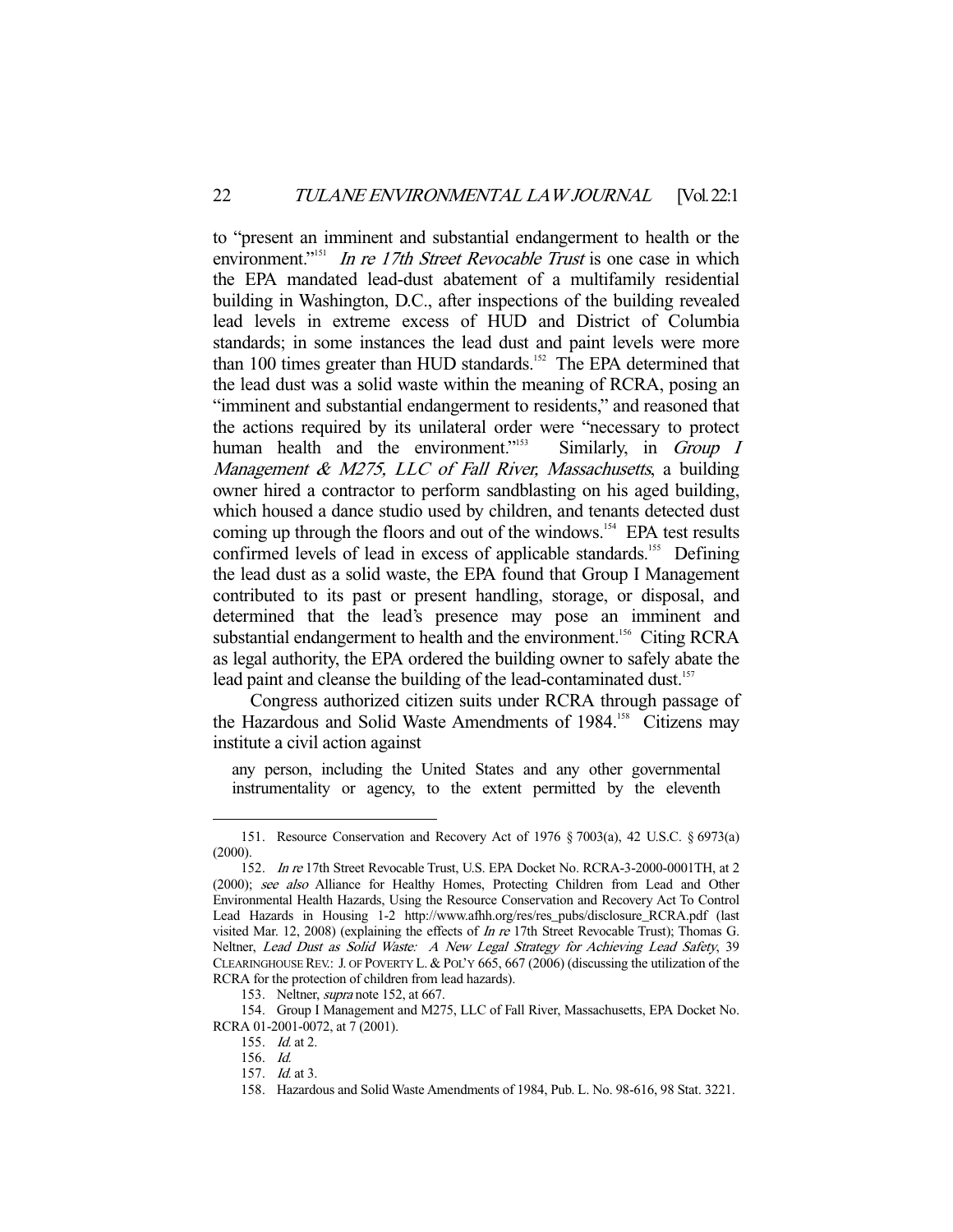amendment to the Constitution, and including any past or present generator, past or present transporter, or past or present owner or operator of a treatment, storage, or disposal facility, who has contributed or who is contributing to the past or present handling, storage, treatment, transportation, or disposal of any solid or hazardous waste which may present an imminent and substantial endangerment to health or the environment.<sup>159</sup>

Additionally, any person claiming an interest may intervene as a matter of right if the outcome of the suit may negatively affect that interest, unless a court finds existing parties adequately represent the would-be intervener.160 Suits must be brought in the district court where the alleged violation occurred or the alleged endangerment may occur, and the district court is authorized to compel the defendant(s) to act.<sup>161</sup>

 One recent example of a RCRA citizen suit is that brought by the Sierra Club and IKE against the EPA and CPSC. In April 2006, the Sierra Club and IKE petitioned both the EPA and CPSC to take action in preventing child lead poisoning through lead in consumer products.<sup>162</sup> While the EPA largely rejected the petition,<sup>163</sup> the CPSC agreed to take steps in classifying toy jewelry containing lead as a prohibited hazardous substance under the Federal Hazardous Substance Act rather than solely<br>continue to issue recalls.<sup>164</sup> Consistent with RCRA's citizen suit Consistent with RCRA's citizen suit provisions, the Sierra Club and IKE filed suit in the Northern District of California, and the parties reached a settlement agreement on April 13, 2007. Pursuant to the settlement agreement, the EPA agreed to take the following actions:

- Initiate a rulemaking to obtain existing health and safety studies on lead in children's products.
- Notify a number of companies of their obligation to inform EPA if they obtain information that products they manufacture or import present a lead-poisoning risk to children.

 <sup>159. 42</sup> U.S.C. § 6972(a)(1)(B) (2000).

<sup>160.</sup> *Id.* § 6972(b)(2)(E).

 <sup>161.</sup> Id. § 6972(a).

 <sup>162.</sup> See Letter from Janet McCabe, IKE, to Steve Johnson, Administrator, EPA, and Hall Stratton, Commissioner, Consumer Prods. Safety Comm'n (Apr. 20, 2006), available at http://www.ikecoalition.org/lead/Toy\_Jewelry\_Petition\_to\_CPSL\_and\_EPA\_4-20-00.pdf.

 <sup>163.</sup> The EPA rejected two of four requested actions and declared the remaining two unpetitionable under the Toxic Substances Control Act. See Letter from James B. Guilliford, EPA, to Ed Hopkins, Sierra Club (July 20, 2006), available at http://www.ikecoalition. org/lead/Toy\_Jewelry\_EPA\_Denial\_7-27-06.pdf.

 <sup>164.</sup> See Settlement Agreement, Sierra Club v. Johnson, No. C 06-5641 PJH, at 1 (N.D. Cal. Apr. 13, 2001), available at http://www.epa.gov/lead/pubs/finalsettlement.pdf.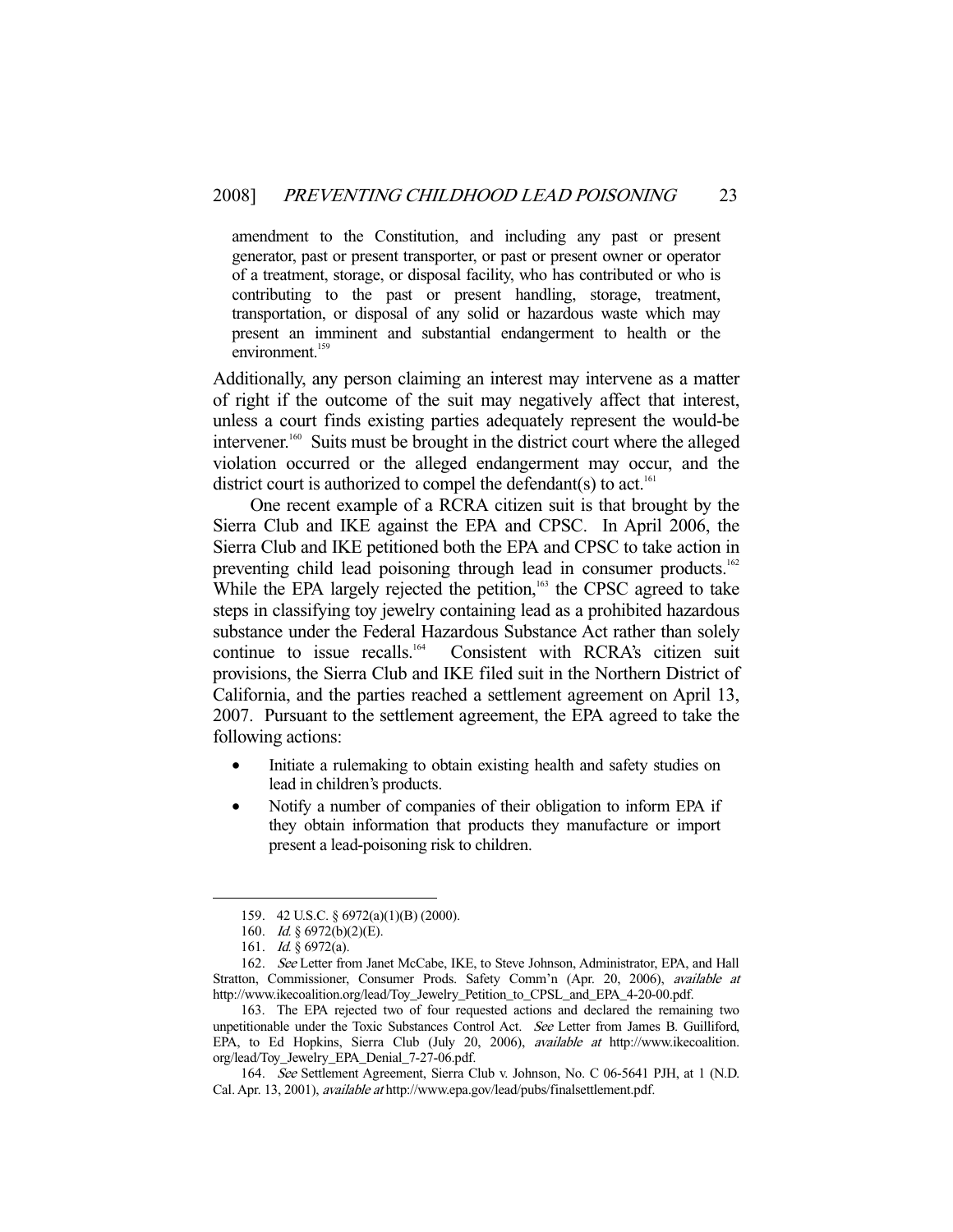Inform CPSC of concerns regarding corporate quality-control measures.<sup>165</sup>

 The success of this action against the EPA and CPSC is encouraging because citizen suit provisions such as those under RCRA allow citizens to seek proactive enforcement of lead regulations, safe abatement of lead-contaminated homes, and prohibition of lead toys, rather than solely relying upon government agencies to act.

#### B. Screening Mandates

 In addition to the legal remedies discussed above, health care providers, parents, social workers, and interest groups must be aware of screening and other tools and requirements to prevent childhood lead poisoning. At least eighty-three percent of children with higher bloodlead levels are Medicaid-eligible, and under Medicaid's early and periodic screening, diagnostic and treatment services program, participating states are required to provide for the screening of all Medicaid-eligible children and to educate children and their families about the potential hazards of lead exposure.<sup>166</sup> As discussed in Part IV, various state governments have passed their own, sometimes more stringent, laws related to lead poisoning screening.<sup>167</sup> For example, under New Jersey law, physicians, nurse practitioners, and health facilities are required to conduct lead exposure screening for all of their patients under the age of six years (not just Medicaid-eligible children).<sup>168</sup> Massachusetts law requires that infants between the ages of nine and thirteen months be screened for lead exposure, with subsequent screening at ages two and three years.<sup>169</sup> Massachusetts children in households living in what are considered to be high-risk communities those with significant numbers of older homes—must also be tested at age four years<sup>170</sup> and may be subject to more than one screening per

 <sup>165.</sup> EPA, Lead in Toy Jewelry: Recent Actions, http://www.epa.gov/lead/pubs/toyjewelry. htm (last visited Mar. 12, 2008).

 <sup>166. 42</sup> U.S.C. § 1396(d)(r)(1) (2000); U.S. GEN. ACCOUNTING OFFICE, REPORT TO THE RANKING MINORITY MEMBER, COMMITTEE ON GOVERNMENT REFORM AND OVERSIGHT, HOUSE OF REPRESENTATIVES, MEDICAID: ELEVATED BLOOD LEAD LEVELS IN CHILDREN 3-4 (1998), available at http://www.gao.gov/archive/1998/he98078.pdf.

<sup>167.</sup> See Nat'l Conference of State Legislatures, supra note 62.

 <sup>168.</sup> N.J. ADMIN.CODE § 8:51-2.1 (2007) (certification required).

 <sup>169. 105</sup> MASS. CODE REGS. 460.050 (C)(1) (2008); see also MASS. GEN. LAWS ch. 111, § 193 (2007) (requiring the director to establish a program to screen all children under age six, and others at high risk, for lead poisoning).

 <sup>170.</sup> MASS.CODE REGS. § 460.050(C)(2).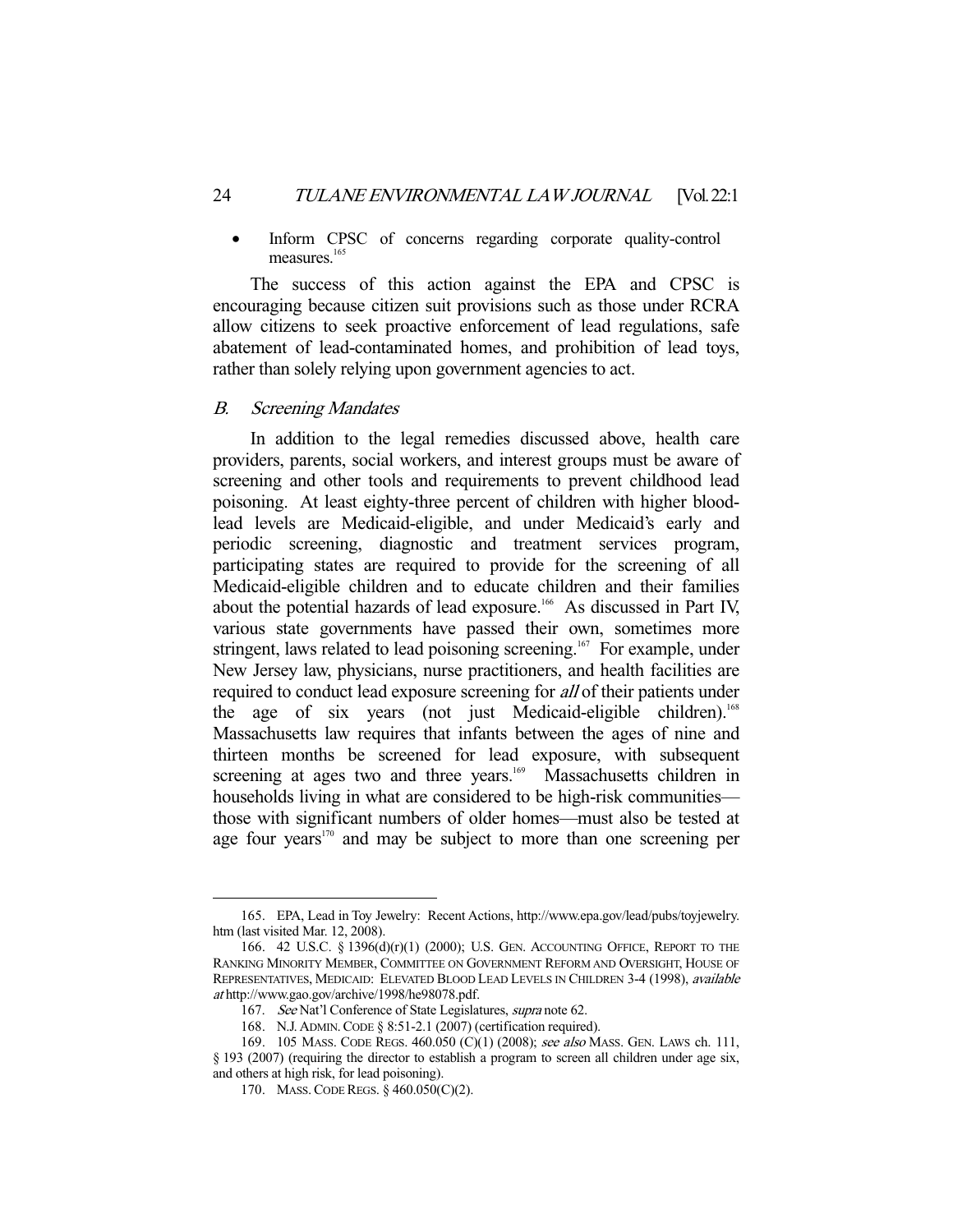year.<sup>171</sup> At least one state requires blood lead screening as a requirement for school or daycare entry.<sup>17</sup>

 Despite such federal and state screening laws, lead screening rates among children continue to be low. The United States General Accounting Office (now the Government Accountability Office) has reported that while Medicaid-eligible children account for approximately seventy-five percent of all children with lead poisoning, the CDC survey results from 1991 to 1994 show that nearly two-thirds of Medicaideligible children did not receive lead poisoning screening.173 Several factors may account for low rates of screening, including: a lack of federal oversight to ensure that screening policies are fully implemented, low levels of compliance with screening laws or requirements among healthcare providers, and general difficulties in providing services to Medicaid-eligible persons.<sup>174</sup>

 The failure to adhere to Medicaid regulations on blood-lead level screening was the subject of the 2004 case of *Memisovski v. Maram*, in which the United States District Court for the Northern District of Illinois ruled that state officials violated the rights of Medicaid-eligible children in Illinois by failing to provide for their lead poisoning screening, as was required under Medicaid regulations.<sup>175</sup> Although all Medicaid-eligible infants in Illinois who were between the ages of eleven and twenty-three months should have received at least one blood lead screening, nearly eighty percent were not screened at all.<sup>176</sup> In its decision, the court observed that while the state's participation in the federal Medicaid program may be voluntary, once the state chose to participate, it must comply fully with federal Medicaid regulations.<sup>177</sup> This case may represent the broadest challenge to date against any state for its administration of the federal Medicaid program.178 As such, further

<sup>171.</sup> *Id.* § 460.050(D).

 <sup>172.</sup> See N.Y. [PUBLIC HEALTH] LAW § 1370-d (Consol. 2007).

<sup>173.</sup> U.S. GEN. ACCOUNTING OFFICE, REPORT TO THE RANKING MINORITY MEMBER, COMM. ON GOV'T REFORM, HOUSE OF REPS., LEAD POISONING: FEDERAL HEALTHCARE PROGRAMS ARE NOT EFFECTIVELY REACHING AT-RISK CHILDREN 4 (Jan. 1999), available at http://www.gao.gov/ archive/1999/he99018.pdf; see also CARRIE FARMER, LEAD SCREENING FOR CHILDREN ENROLLED IN MEDICAID: STATE APPROACHES 5 (2001), available at http://www.ncsi.org/programs/health/ forum/leadscreening.pdf (expressing a concern over lack of screening for Medicare-eligible children).

<sup>174.</sup> U.S. GEN. ACCOUNTING OFFICE, supra note 173, at 4.

 <sup>175.</sup> Memisovski v. Maram, 2004 U.S. Dist. Lexis 16772, (N.D. Ill. Aug. 23, 2004).

<sup>176.</sup> *Id.* at \*81.

<sup>177.</sup> *Id.* at \*5.

 <sup>178.</sup> Id.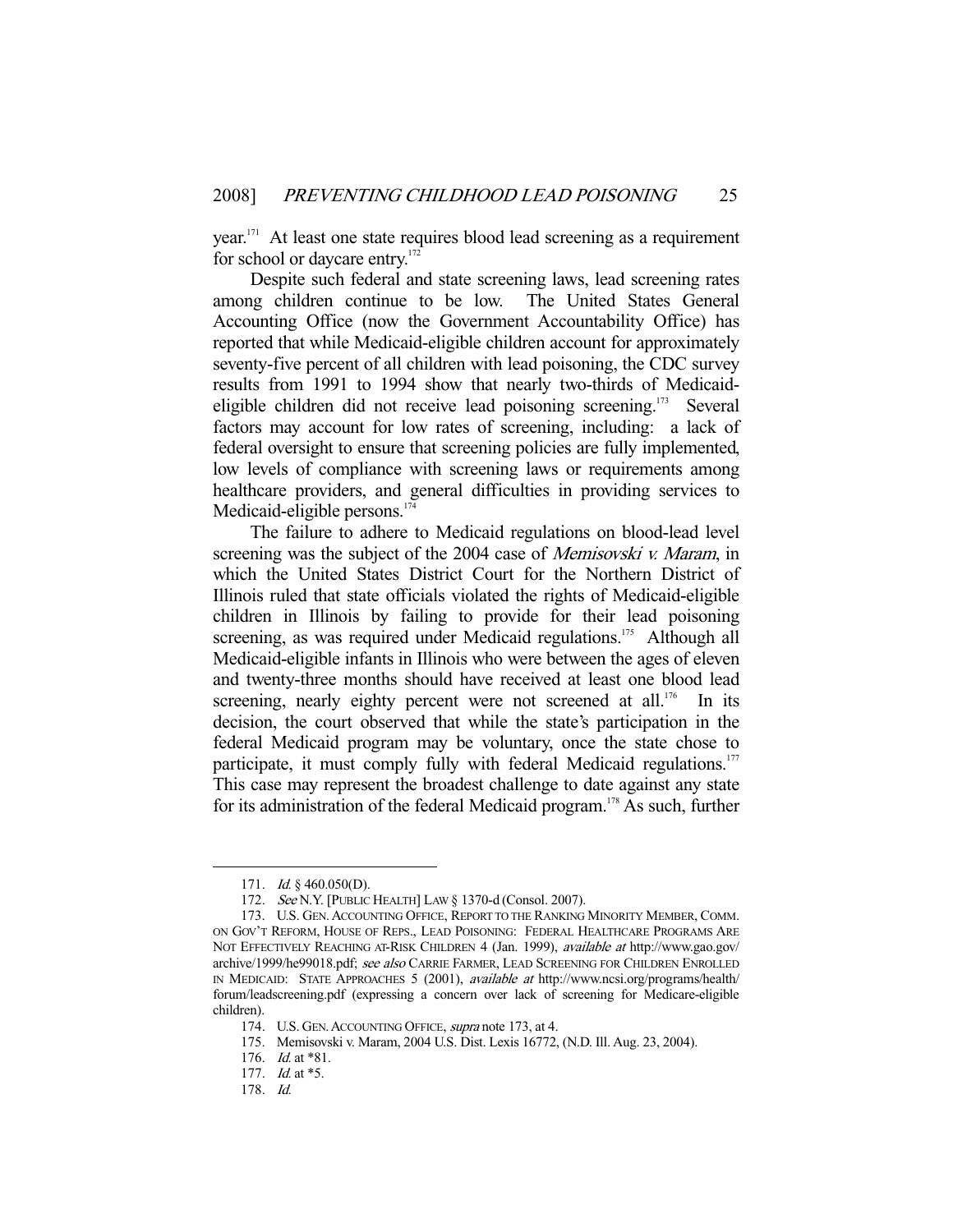empirical research is needed to determine whether the case results in an increase of lead screening rates in Illinois and other states.

#### VI. THE CASE STUDY APPLIED

 Despite awareness of lead hazards—including the enactment of related laws at the local, state, and federal levels—the response to the preceding hypothetical case study is not straightforward. Karla's mother might be able to have her other children screened for their blood-lead levels, assuming that they are also Medicaid-eligible and that, absent a primary care physician, the local public health department is able to provide such screening. Because the health department already has provided screening for Karla, blood-lead level screening of her siblings is likely available. Of course, in the event treatment is required for Karla or her siblings, Karla's mother may still need a referral to a healthcare provider for appropriate services.

 Even though screening and detection are important, the CDC considers the best intervention for lead poisoning is to prevent lead exposure in the first place.<sup>179</sup> If Karla's home is suspected to be the source of lead exposure, depending on the law in the state, then her mother may decide that she must move her family out of the home. Given her circumstances, however, she may not be able to secure more suitable housing. Whether the family remains or leaves, the source of lead exposure in the home will need to be abated. Because of the known association between older and substandard housing and the increased risk of lead exposure, public health departments need to work with housing and property code inspectors to identify the source of lead hazards in Karla's home and secure the professional abatement services that are necessary to remove or mitigate the lead hazard. For example, in Manchester, Connecticut, the property maintenance code requires that the interior and exterior lead-based paint be "maintained in a condition free from peeling, chipping, and flaking" or such paint must "be removed or covered in an appropriate manner."<sup>180</sup> If a child under the age of six years resides in a home with such conditions, the ordinance requires code officials to collect dust wipe samples and refer the test results along with a report of conditions.<sup>181</sup> Should the "sample test results exceed safe conditions as determined by the Director of Health based upon state and

<sup>179.</sup> Brown, *supra* note 29, at 483.

<sup>180.</sup> TOWN OF MANCHESTER, CT., PROPERTY MAINTENANCE CODE § 242-18 (1999).

<sup>181.</sup> *Id.* § 7-305.4.2.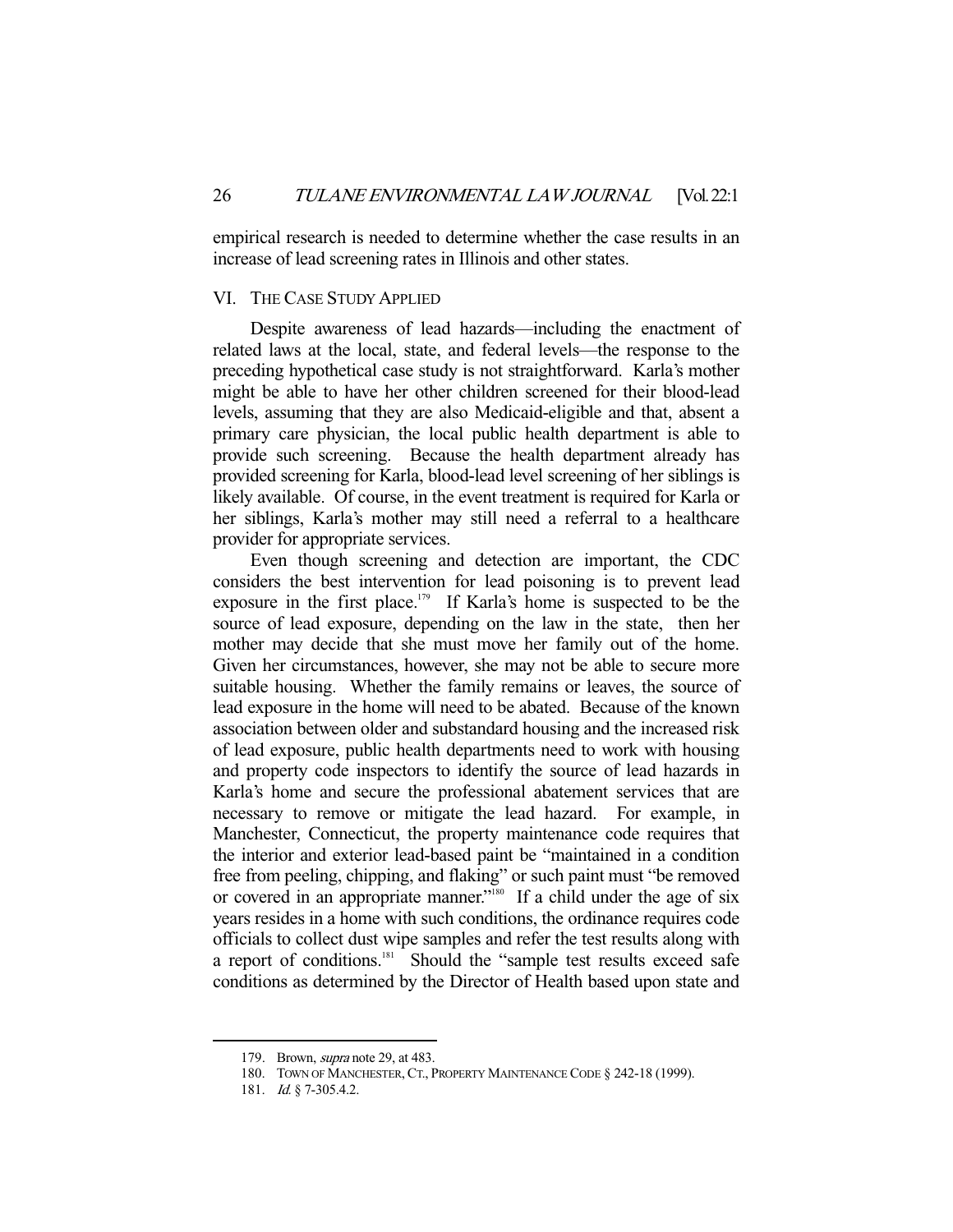federal standards," the health department will pursue compliance with federal and state regulations.<sup>182</sup>

#### A. The Public Health Response

 A public health agency's response to a child in Karla's circumstances may vary depending upon the state or locality. When a child's blood-lead level is elevated but does not rise to the level of lead poisoning (e.g., from ten to nineteen µg/dL), public health regulations typically call for dietary counseling aimed at reducing the child's absorption of lead.183 Other suggested measures include frequent cleaning using moist cloths and hand washing to help reduce lead dust, and follow-up testing for blood-lead levels. With a blood-lead level twenty µg/dL or higher, the primary public health response in nineteen of the thirty-five CDC-funded states will include a home inspection.<sup>184</sup> In a small number of states, this inspection is required when levels as low as ten  $\mu$ g/dL are reported.<sup>185</sup> During an inspection, inspectors may take paint samples from various places in the home, particularly in areas with paint chipping or peeling or in which paint chips might be considered chewable by children; samples may also be taken from "friction surfaces," where one painted surface rubs against another and creates dust.186 If hazardous levels of lead paint are found, the health department may be authorized by law to order the landlord or property owner to abate the property within a set period of time (for example, thirty days for nonimminent hazards).<sup>187</sup> Lead-based paint usually is abated by: (1) stripping the lead paint from painted surface, (2) removing the

 <sup>182.</sup> Id.

 <sup>183.</sup> CDC, MANAGING BLOOD LEAD LEVELS AMONG YOUNG CHILDREN: RECOMMENDA-TIONS FROM THE ADVISORY COMMITTEE ON CHILDHOOD LEAD POISONING PREVENTION ch. 3, tbl.3.1 (1991), http://www.cdc.gov/nceh/lead/CaseManagement/caseManage\_chap3.htm#Table% 203.1.

<sup>184.</sup> *Id.* ch. 2, tbl. 2.1.

<sup>185.</sup> *Id.* ch. 3, tbl.3.1. Depending on the level of lead in the blood, a child may also need to undergo chelation therapy to bind the lead and reduce its toxicity. Am. Acad. of Pediatrics Comm. on Drugs, Treatment Guidelines for Lead Exposure in Children, 96 PEDIATRICS 155, 159 (1995). In more severe cases, seventy µg/dL or higher, hospitalization may be required. Id.

 <sup>186.</sup> CDC, supra note 183.

<sup>187.</sup> See, e.g., N.C. GEN. STAT. § 130(A)-131.9 (2007). Under North Carolina law, twenty  $\mu$ g/dL constitutes lead poisoning. *Id.* § 130(A)-131.7. Levels between ten and nineteen  $\mu$ g/dL are considered dangerous and health officials can inspect at these levels, but only with the consent of the landlord or tenant. Id.; see also Elyse Ashburn, Laws Limit Action on Lead Cases, GREENSBORO NEWS & REC., Jan. 30, 2005, at A1 (reporting that under North Carolina law, twenty µg/dL constitutes lead poisoning. Levels between ten and nineteen µg/dL are considered dangerous and health officials can inspect at these levels, but only with the consent of the landlord or tenant).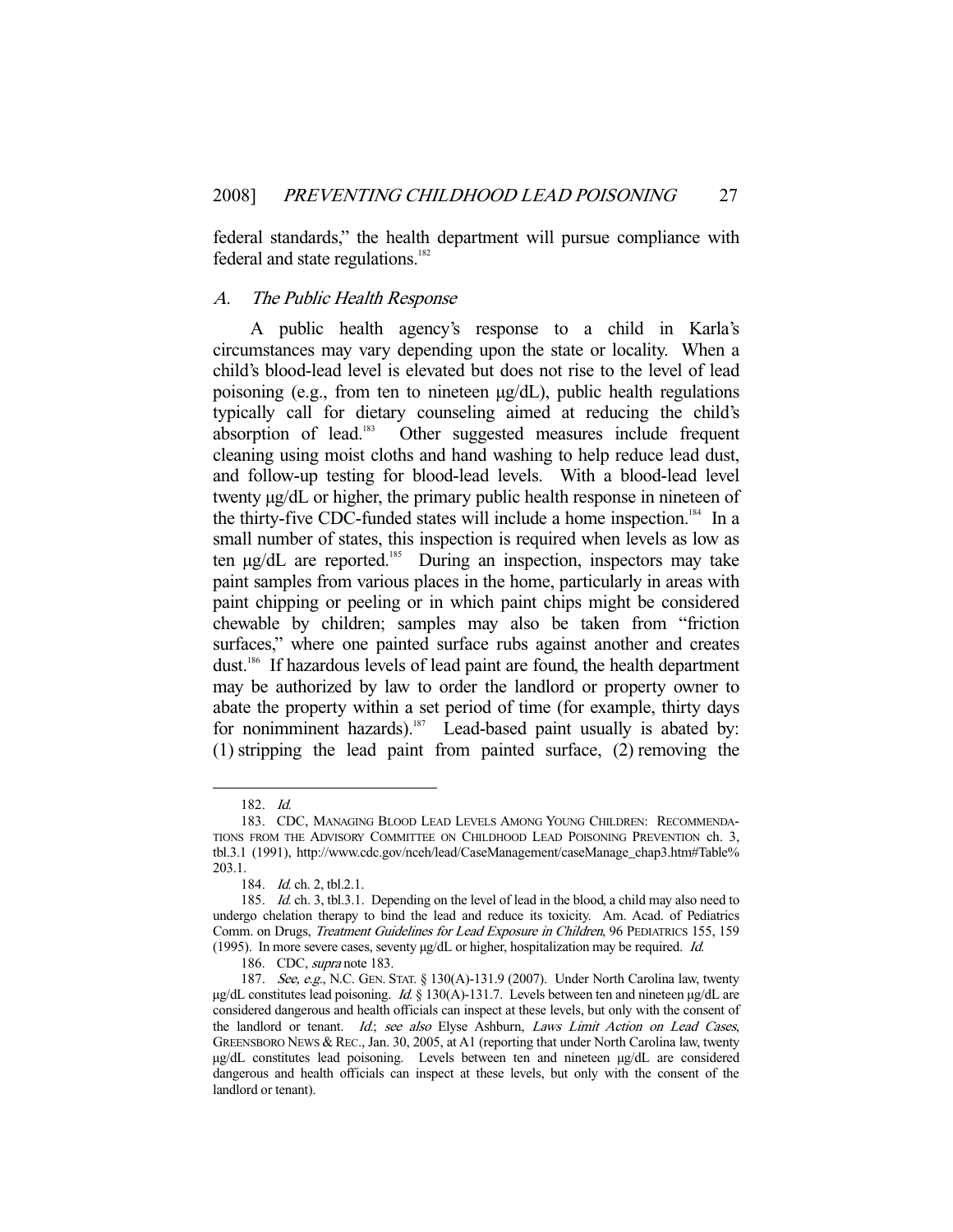surface containing lead paint, or  $(3)$  covering the paint covered area.<sup>188</sup> Because of the environmental dangers associated with disturbing and/or removing lead-based paint, states often require training and certification of persons who perform lead abatement.<sup>189</sup>

 Other public health responses to cases such as Karla's include interim measures such as securing or making referrals for house dust control by professional cleaners, and relocating a lead-poisoned child (and the child's family) to reduce ongoing lead exposure. In cases where housing agency responses or interim measures are not effective, public health officials may need to work with their legal counsel or the local housing agency's counsel to consider whether to pursue legal action in local courts, including administrative enforcement proceedings, contempt judgments, and civil penalties. Among other reasons, such recourse may be necessary if the landlord or property owner refuses to comply with an abatement order. Some states have passed laws making it a misdemeanor to fail to abate a lead hazard as required in an abatement order in a home in which a minor resides.<sup>190</sup>

#### B. Facilitating Compliance with Lead Poisoning Laws: Emerging **Trends**

 To facilitate property owners' compliance with lead-abatement laws, some jurisdictions provide owners with financial incentives and other assistance. For example, in Milwaukee, certain property owners may be eligible for assistance in removing lead hazards created by lead dust in window troughs and dust created from the opening and closing of windows.<sup>191</sup> Milwaukee works with licensed contractors who repair such windows to lead-safe conditions at minimal costs.<sup>192</sup> Property owners who delay removing such lead hazards and wait until a child is poisoned lose eligibility for city assistance on that particular housing unit.<sup>193</sup> In Massachusetts and New Jersey, certain property owners may be eligible to apply for financial assistance—including grants, lower-interest loans and tax credits—if they are not financially able to perform essential lead

<sup>188.</sup> See, e.g., WIS. STAT. § 709.02 (2007).

 <sup>189.</sup> CITY OF ST. LOUIS DEP'T OF HEALTH, CHILDHOOD LEAD POISONING ANNUAL REPORT (1999), http://stlouis.missouri.org/citygov/health/lead99.pdf.

 <sup>190.</sup> MICH. COMP. LAWS § 333.5461 (2007); N.J. ADMIN.CODE § 5:17-2.1 (2007).

 <sup>191.</sup> City of Milwaukee, Facts About Childhood Lead Poisoning, http://www.ci/mil.wi.us/ LeadPoisoningfacts (last visited Oct. 2, 2008).

 <sup>192.</sup> Nat'l Ctr. for Healthy Homes, Milwaukee Pilot Project Lead Ordinance, http://www. centerforhealthhousing.org/nhtml/milwaukee\_law.htm (last visited Oct. 3, 2008).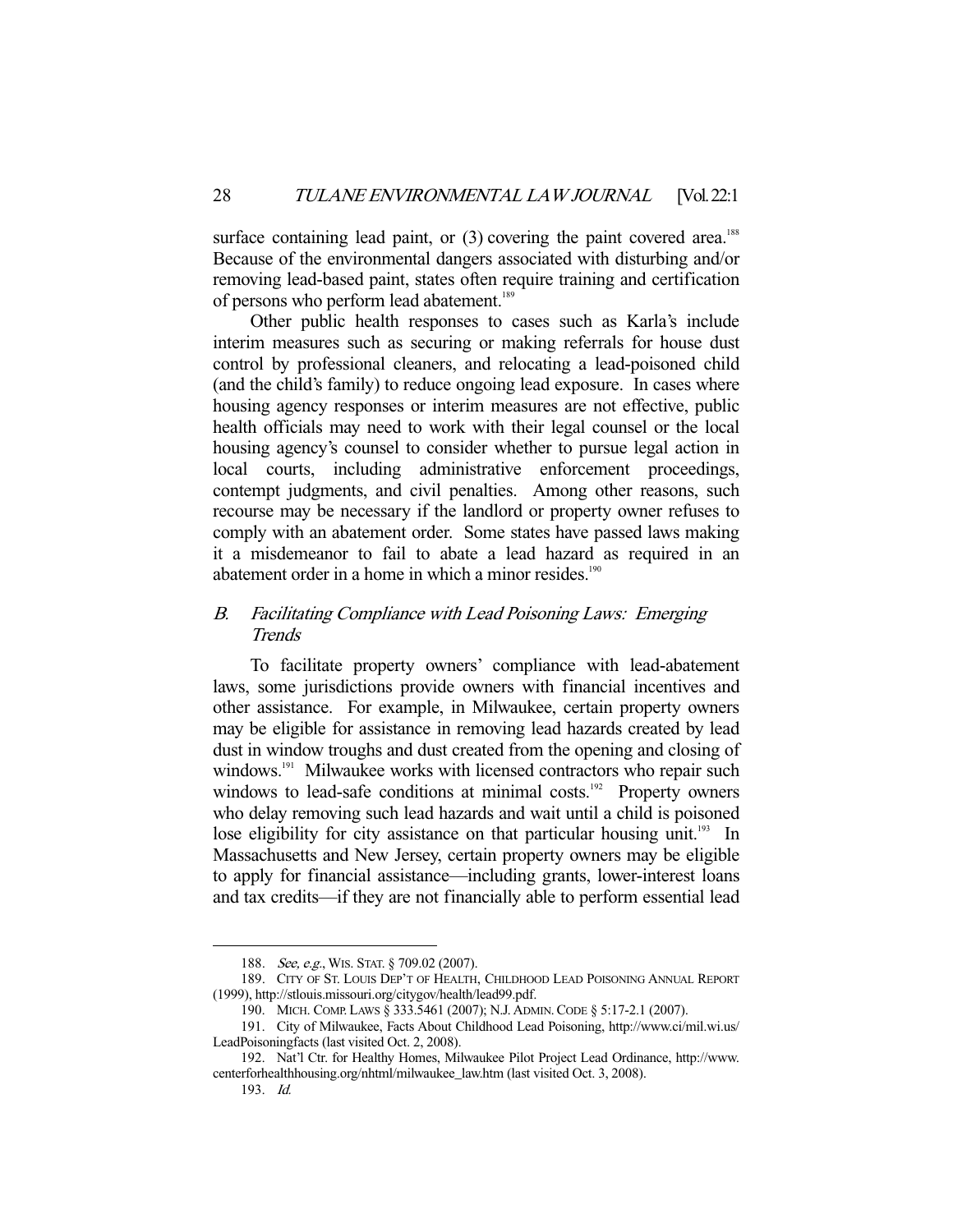abatement.<sup>194</sup> In cases where property owners refuse to abate lead hazards, the local health department may be able to arrange for abatement and charge the property owner for the costs; the health department may secure a lien on a property for which abatement services were provided if the property owner fails to reimburse the department for costs of abatement.<sup>195</sup>

 In addition to a treatment response, either Karla's mother or the health department should consider contacting the local housing agency to determine whether a lead hazard inspection and abatement services (when appropriate) are available to remove lead hazards in Karla's home. Depending upon the jurisdiction and circumstances, the physician or other clinic staff might be able to facilitate such a referral by providing a report to the local housing agency that, in turn, may perform an inspection or abatement of Karla's home. Because local authority to address lead hazards may be spread among several agencies, public agencies should develop agreements to coordinate their lead hazard programs with other local authorities, such as housing or property agencies and housing courts, to ensure continuity between lead screening programs for children and effective lead abatement in homes where leadpoisoned children reside.<sup>196</sup>

#### VII. CONCLUSION

-

 Law continues to play an important role in mitigating the harmful effects of lead hazards in the home. While traditional public health interventions have been used to address environmental health hazards, an effective public health response to childhood lead poisoning will require models of innovative laws and policies with solid enforcement provisions. Legal interventions at federal, state, and local levels can contribute significantly to the "Healthy People 2010" goal of eliminating childhood lead poisoning by 2010. States such as Massachusetts, Maine, Michigan, Rhode Island, and Indiana have begun crafting novel legal mechanisms that can serve to support existing lead poisoning prevention programs. Public health strategies and policies that incorporate these types of archetypal prevention efforts have the potential to help decrease

<sup>194.</sup> Nat'l Ctr. for Healthy Housing, Some Laws on Lead, SYNTHESIS/REGENERATION, Fall 2006, available at www.greens.org/s-r/41/41-09.html; State of N.J. Dep't of Cmty. Affairs, The Lead Safe NJ Program, http://www.state.nj.us/dca/leadsafe/incafaq.html (last visited Oct. 3, 2008).

 <sup>195.</sup> Alliance for Healthy Homes, Ten Effective Strategies for Preventing Childhood Lead Poisoning Through Code Enforcement 12 (Apr. 2002), available at http://www.afhh.org/res/res\_ pubs/strategies.doc.

 <sup>196.</sup> See CDC, supra note 183, ch. 5, tbl.3.1.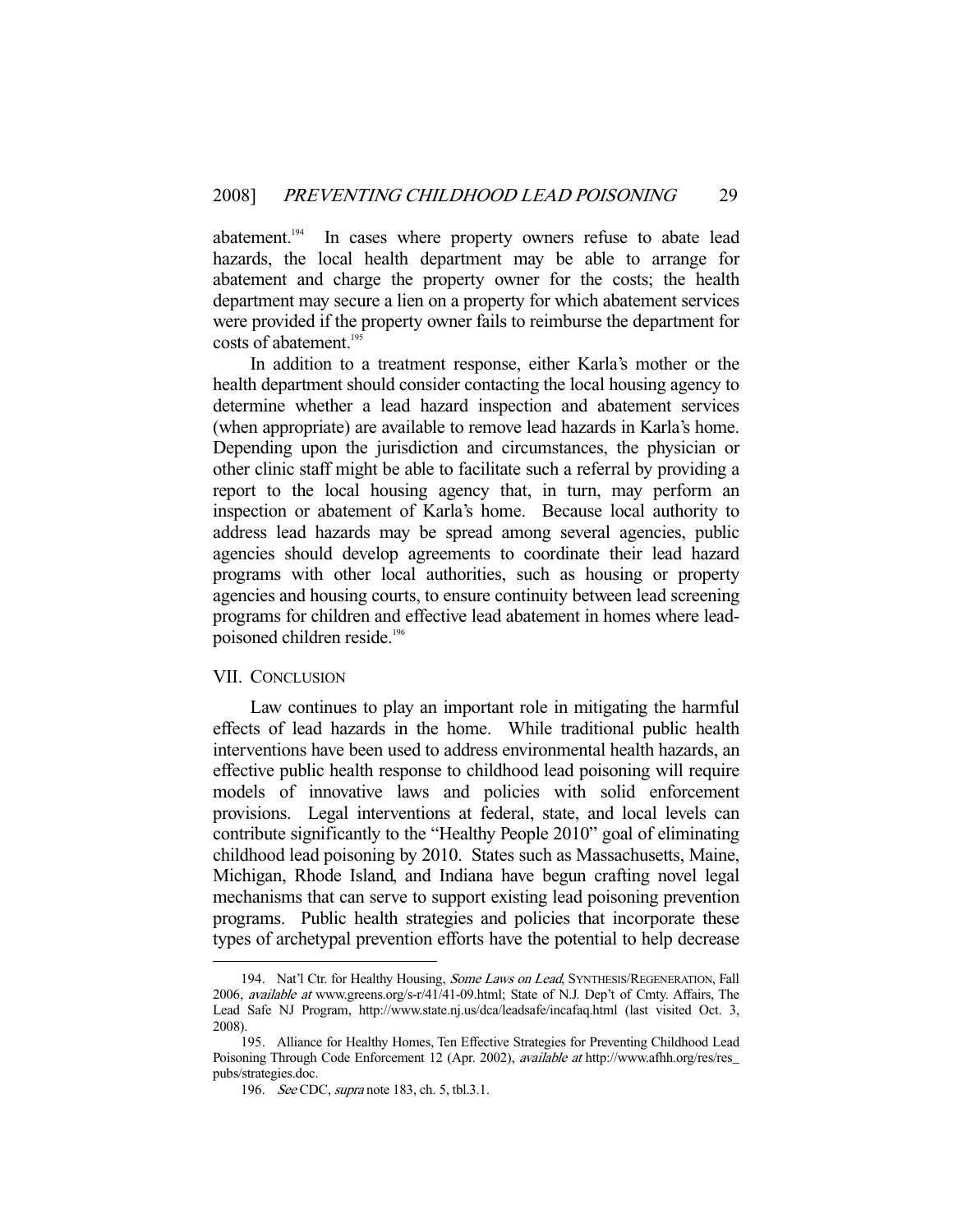the magnitude and burden of childhood lead poisoning in the United States.

| <b>State</b>         | Citation                                                                  | <b>Selected Provisions</b>                                                                                                                                                                                                                                                                                                                         |
|----------------------|---------------------------------------------------------------------------|----------------------------------------------------------------------------------------------------------------------------------------------------------------------------------------------------------------------------------------------------------------------------------------------------------------------------------------------------|
| <b>MASSACHUSETTS</b> | MASS. ANN. LAWS<br>ch. 111, § 190 et<br>seq. (LexisNexis<br>2007)         | The Lead Poisoning Prevention<br>and Control Act was enacted in<br>1971                                                                                                                                                                                                                                                                            |
|                      | MASS. ANN. LAWS<br>ch. 111, § 197<br>(LexisNexis 2007)                    | Requires permanent lead hazard<br>abatement of properties where<br>children under six years old<br>reside                                                                                                                                                                                                                                          |
|                      | MASS. ANN. LAWS<br>ch. 111, § 198<br>(LexisNexis 2007)<br>MASS. ANN. LAWS | [Enforcement mechanism<br>provision]-outlines penalties<br>under the state sanitary code<br>[Enforcement mechanism                                                                                                                                                                                                                                 |
|                      | ch. 111, § 199<br>(LexisNexis 2007)                                       | provision]—actual damages to a<br>lead poisoned child                                                                                                                                                                                                                                                                                              |
| <b>MAINE</b>         | ME. REV. STAT.<br>ANN. tit. 22, §1314<br>et seq. (2007)                   | The Lead Poisoning Control Act<br>was enacted in 1973                                                                                                                                                                                                                                                                                              |
|                      | ME. REV. STAT.<br>ANN. tit. 22,<br>§1315-A (2007)                         | Legal Authority for the state<br>Health Department to develop<br>interagency agreements with<br>any relevant local, state or<br>Federal Agency                                                                                                                                                                                                     |
|                      | ME. REV. STAT.<br>ANN. tit. 22,<br>§1317-E (2007)                         | The Lead Poisoning Prevention<br>Fund was passed in 2005                                                                                                                                                                                                                                                                                           |
|                      | ME. REV. STAT.<br>ANN. tit. 22,<br>§1319-C (2007)                         | The Act contains provisions<br>designed to prevent childhood<br>lead poisoning such as<br>screening, licensure, testing and<br>abatement requirements,<br>educational initiatives and<br>enforcement mechanisms                                                                                                                                    |
|                      | ME. REV. STAT.<br>ANN. tit. 22, §1320<br>(2007)                           | The Act authorizes<br>representatives of the state<br>health department to inspect a<br>residential dwelling or child care<br>facility when there is reasonable<br>suspicion of lead hazards, "upon<br>the request of either the owner<br>or the occupant with whom<br>children reside," or where there<br>are reported cases of lead<br>poisoning |

Table 1: Selected States: Laws Addressing Lead Poisoning Prevention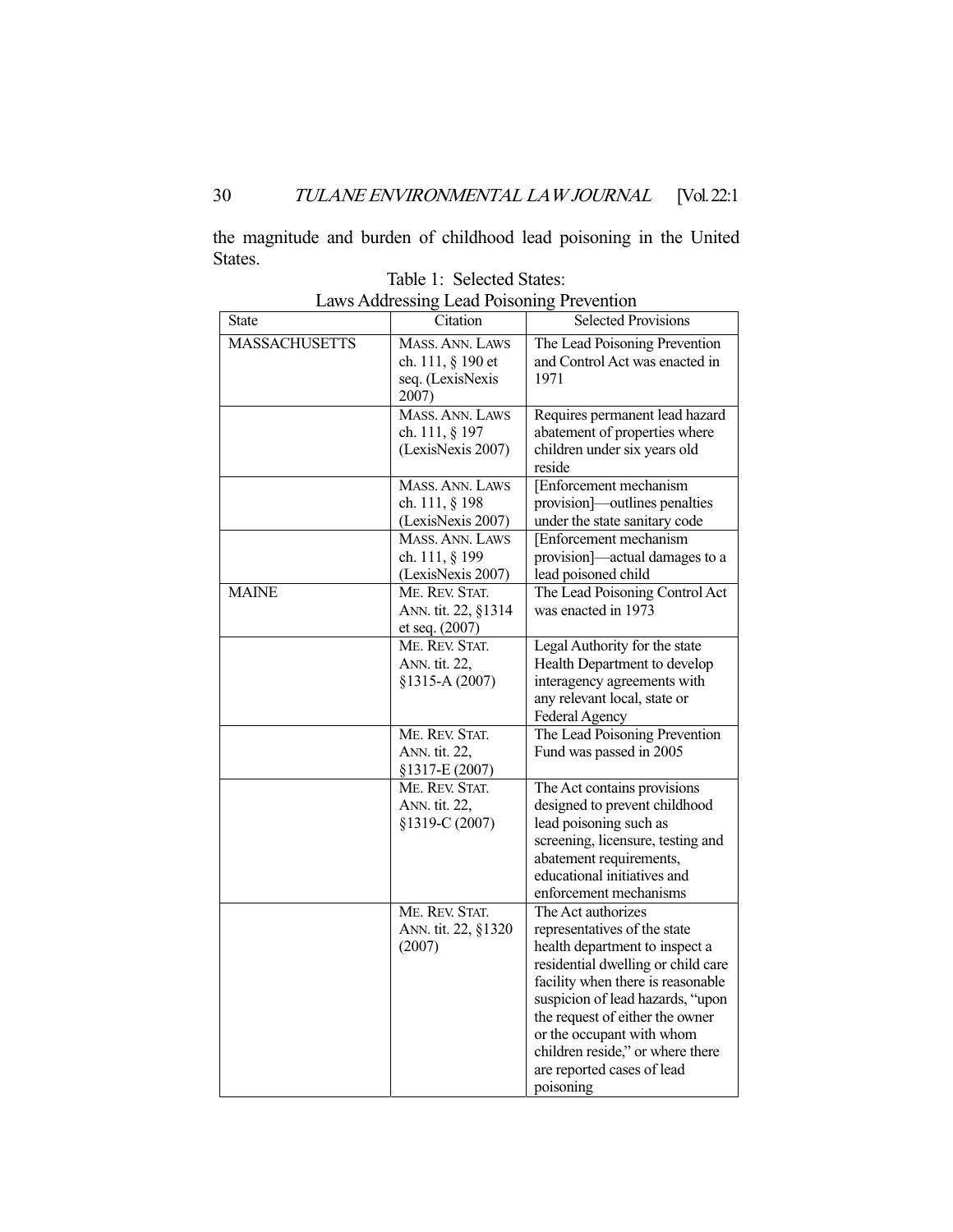## 2008] PREVENTING CHILDHOOD LEAD POISONING 31

| <b>State</b>        | Citation                                                                | Selected Provisions                                                                                                                                                                                                                                                                    |
|---------------------|-------------------------------------------------------------------------|----------------------------------------------------------------------------------------------------------------------------------------------------------------------------------------------------------------------------------------------------------------------------------------|
|                     | ME. REV. STAT.<br>ANN. tit. 22, §1325<br>(2007)                         | Violators of the Lead Poisoning<br>Control Act of 1973 face<br>monetary fines for each<br>violation, imprisonment for up<br>to six months or both                                                                                                                                      |
| <b>MICHIGAN</b>     | MICH. COMP. LAWS<br>SERV. § 333.5461a<br>(LexisNexis 2007)              | Michigan accreditation of lead<br>paint training program                                                                                                                                                                                                                               |
|                     | MICH. COMP. LAWS<br>SERV. § 333.5468<br>(LexisNexis 2007)               | Michigan lead certification<br>requirements                                                                                                                                                                                                                                            |
|                     | MICH. COMP. LAWS<br><b>SERV.</b><br>§ 333.5473a(4)<br>(LexisNexis 2007) | Residential maintenance<br>practices                                                                                                                                                                                                                                                   |
|                     | MICH. COMP. LAWS<br>SERV. § 333.5474a<br>(LexisNexis 2007)              | Senate Bill 757 implements<br>penalties for property managers,<br>housing commissions, and<br>landlords who knowingly rent or<br>continue to rent residential<br>property, with possible lead<br>contaminants, to families with<br>young children                                      |
|                     | MICH. COMP. LAWS<br>SERV. § 333.5474b<br>(LexisNexis 2007)              | House Bill 5116, signed into law<br>in 2004, establishes a lead safe<br>housing registry                                                                                                                                                                                               |
|                     | MICH. COMP. LAWS<br>SERV. § 333.20531<br>(LexisNexis 2007)              | House Bill 5117, signed into law<br>in 2004, requires all clinical<br>laboratories in the state to<br>electronically report blood lead<br>analyses to the Michigan<br>Department of Community<br>Health                                                                                |
|                     | MICH. COMP. LAWS<br>SERV. § 400.111k<br>(LexisNexis 2007)               | House Bill 5119 was signed into<br>law in 2004                                                                                                                                                                                                                                         |
| <b>RHODE ISLAND</b> | R.I. GEN. LAWS<br>§23-24.6-9 (2007)                                     | <b>Statutory Requirement that</b><br>families are covered by health<br>insurance for screening costs<br>and diagnostic services. The<br>Rhode Island Department of<br>Health pays for the same<br>services for uninsured children<br>or those eligible for state<br>medical assistance |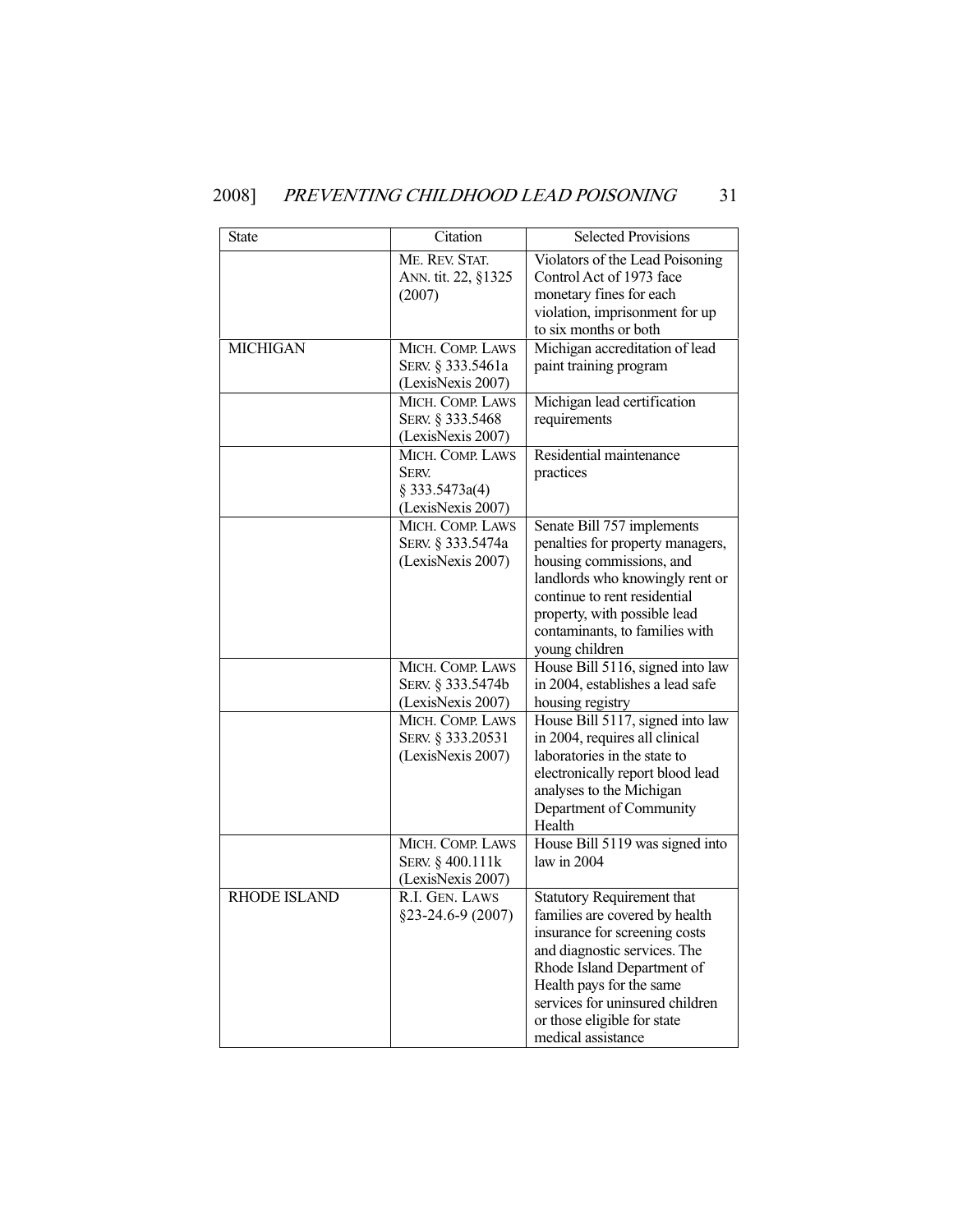| <b>State</b>   | Citation                                                          | <b>Selected Provisions</b>                                                                                                                                                                                                  |
|----------------|-------------------------------------------------------------------|-----------------------------------------------------------------------------------------------------------------------------------------------------------------------------------------------------------------------------|
|                | R.I. GEN. LAWS<br>§23-24.6-14<br>(2007)                           | Statutory requirement that all<br>child-occupied facilities serving<br>children under age six must pass<br>a state lead hazard inspection<br>prior to issuance of a state<br>license to operate the facility                |
|                | R.I. GEN. LAWS<br>\$23-24.6-15<br>(2007)                          | Provides mechanism for tenants<br>to protect themselves and their<br>children from lead poisoning by<br>filing a complaint compelling<br>inspection of the premises, the<br>results of which must be shown<br>to the tenant |
|                | R.I. GEN. LAWS<br>§23-24.6-20<br>(2007)                           | Provides licensure and<br>certification requirement for<br>lead inspectors, contractors,<br>supervisors, and workers                                                                                                        |
|                | R.I. GEN. LAWS<br>§23-24.6-23<br>(2007)                           | Rhode Island Department of<br>Health's Comprehensive<br><b>Integrated Enforcement</b><br>Program                                                                                                                            |
|                | R.I. GEN. LAWS<br>§42-55-7 (2007)                                 | Establishes the revolving<br>funding source to provide<br>monetary support for the safe<br>removal of lead-based paint<br>from housing structures                                                                           |
| <b>INDIANA</b> | IND. CODE ANN.<br>$$12-15-12-20$<br>(LexisNexis<br>2007).         | Statutory establishment of a<br>system to evaluate Medicaid<br>managed care providers'<br>screening rates for children<br>under age six                                                                                     |
|                | IND. CODE ANN.<br>$§$ 13-17-14-1 et<br>seq. (LexisNexis<br>2007). | The Lead-Based Paint Activities<br>Chapter was added to the<br>Indiana Code in 1997                                                                                                                                         |
|                | IND. CODE ANN.<br>$§$ 13-17-14-3<br>(LexisNexis 2007)             | The Lead Based Paint Activities<br>Chapter establishes licensure<br>activities                                                                                                                                              |
|                | IND. CODE ANN.<br>$§$ 13-17-14-4<br>(LexisNexis 2007)             | The Lead Based Paint Activities<br>Chapter establishes training<br>requirements                                                                                                                                             |
|                | IND. CODE ANN.<br>$§$ 13-17-14-6<br>(LexisNexis 2007)             | The Lead Based Paint Activities<br>Chapter provides a funding<br>source to carry out                                                                                                                                        |
|                | IND. CODE ANN.<br>$§$ 13-17-14-12<br>(LexisNexis 2007)            | The Lead Based Paint Activities<br>Chapter outlines restrictions on<br>high risk lead paint removal                                                                                                                         |